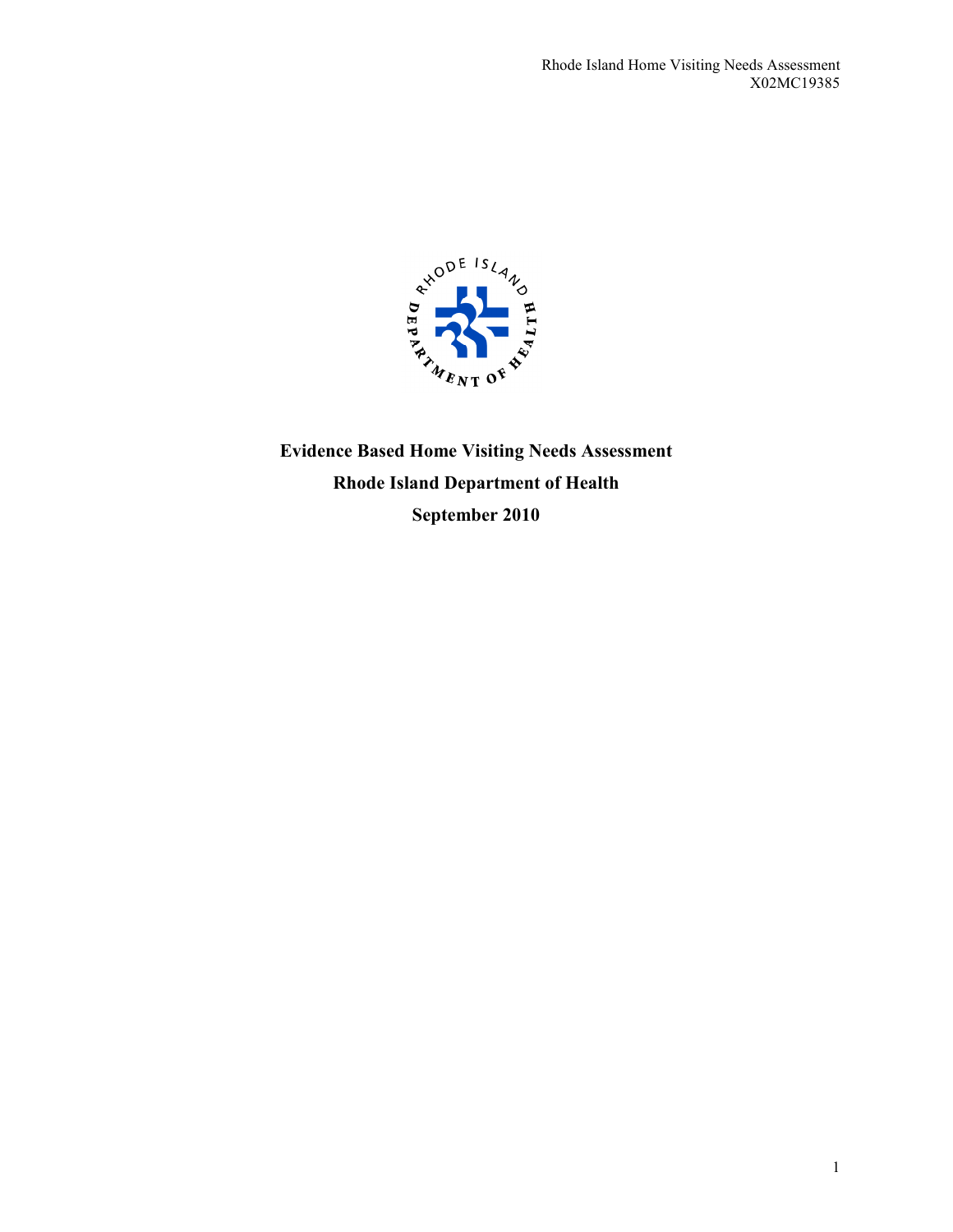# **Table of Contents**

| Page #                                                                         |
|--------------------------------------------------------------------------------|
|                                                                                |
| 1.                                                                             |
|                                                                                |
|                                                                                |
|                                                                                |
| Other Indicators of At-risk Prenatal, Maternal, Newborn or Child Health        |
|                                                                                |
|                                                                                |
|                                                                                |
|                                                                                |
|                                                                                |
|                                                                                |
|                                                                                |
|                                                                                |
|                                                                                |
|                                                                                |
|                                                                                |
|                                                                                |
|                                                                                |
| 2.                                                                             |
| 3.                                                                             |
| Quality and Capacity of Existing Home Visiting Programs18<br>4.                |
| 5.<br><b>Capacity for Providing Substance Abuse Treatment and Counseling32</b> |
| 6.                                                                             |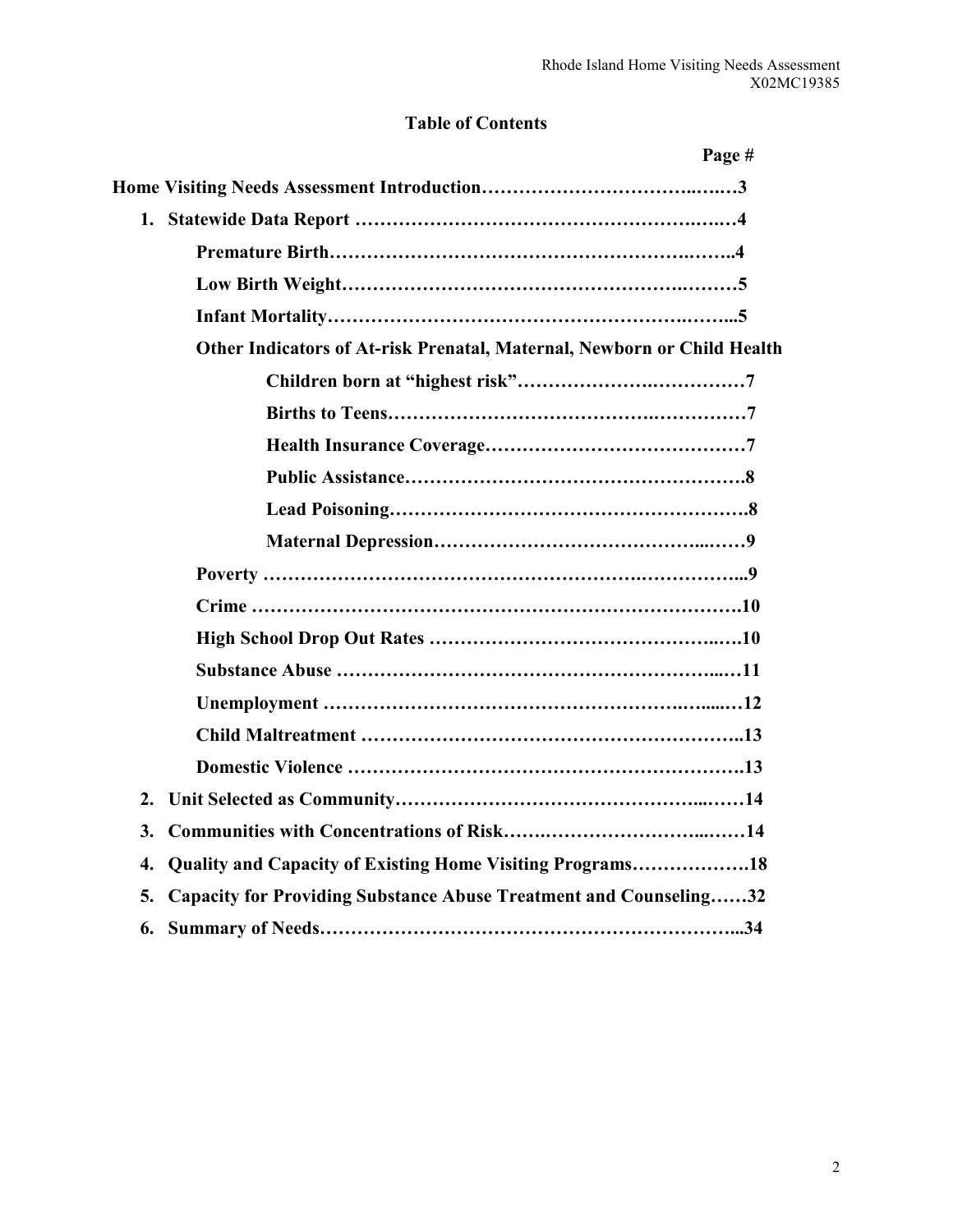#### **Home Visiting Needs Assessment Introduction**

Rhode Island intends to submit an application for the third phase of the process to apply for a home visiting grant by submitting an updated state plan. This needs assessment provided a solid frame work to begin that process. Rhode Island's Home Visiting Needs Assessment is the result of collaborative efforts both within The Rhode Island Department of Health (HEALTH) and with external partners. Staff within the Division of Community, Family Health, and Equity at HEALTH were responsible for supporting the process and ensuring that the needs assessment used comprehensive and quality data, incorporated community input, and identified needs, that if addressed through new home visiting resources, would result in communities at-risk receiving more comprehensive and coordinated services. In addition, working closely with other state agencies, Rhode Island KIDS COUNT, and community organizations provided us with a more comprehensive understanding of the well-being of children and their families, the environments in which they live, and the risk factors for poor outcomes that they experience in their communities. This work was coordinated with members of the State Advisory Early Learning Council whose members provided input on existing services and unmet needs in Rhode Island. Information and data was presented at the Successful Start Steering Committee, which includes membership from the state departments of Education, Child Welfare, Substance Abuse, and Human Services (Child Care and Early Intervention); members provided feedback about both capacity and unmet needs from their individual Department's perspective. HEALTH staff also did individual key informant interviews with direct providers such as substance abuse and child care providers, and other community agency partners. This information is integrated throughout the needs assessment.

Universal Newborn Developmental Risk Screening, and First Connections Home Visiting databases allowed us to capture a current picture of the status of pregnant women, infants, and their families, existing resources, and unmet needs. Vital Records data provided maternal and child health status indicators such as entry into prenatal care, low birthweight and infant mortality. KIDSNET, HEALTH's maternal and child health data system provided essential information about indicators for poor outcomes within families and existing home visiting services.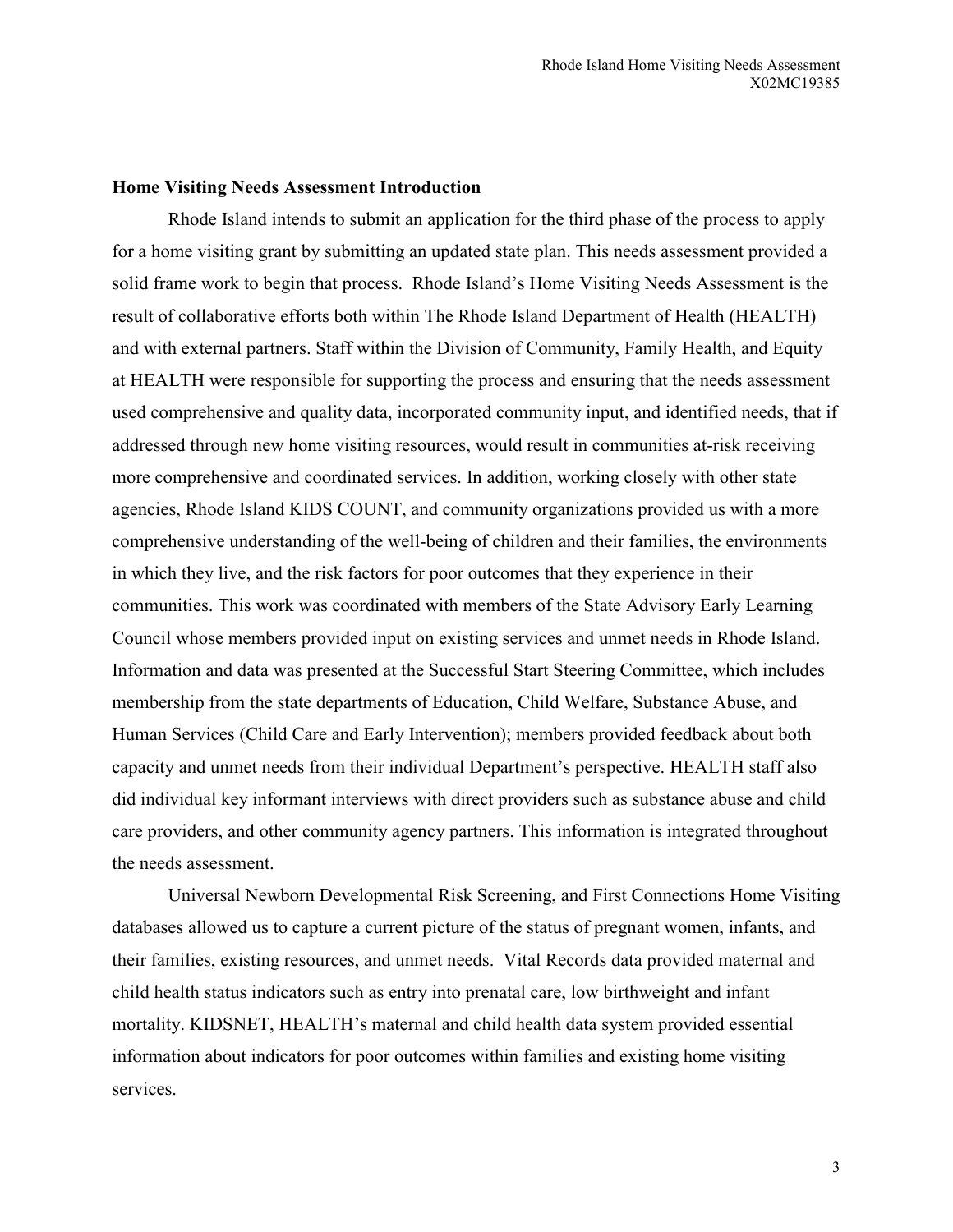#### **1. STATEWIDE DATA REPORT (see Appendix A for data in Tabular form)**

 The statewide data report describes each indicator at the state level, any additional information about racial and ethnic disparities, and trend data that was available and would assist in identifying communities at risk. This narrative is provided to supplement information provided in Appendix A, and discuss if or how information from other needs assessments was incorporated. Throughout the data report are references to the core cities, these are cities in Rhode Island that have been previously identified as cities in which the residents experience significant concentrations of risk factors for poor outcomes. These cities are (Providence, Pawtucket, Central Falls, Woonsocket, West Warwick, and Newport). Data collected for this needs assessment considered indicators by every city and town, so that a comprehensive understanding of the needs in Rhode Island could be gained. Data presented for many of the indicators substantiates that citizens residing in the core cities remain at greatest risk for poor outcomes (Appendix B).

 In 2009, the estimated population of Rhode Island was 1,053,209. In Rhode Island, 5.8 % of the population is estimated to be under the age of five. The population of the state is described as 88.5% White, 11.6% Hispanic or Latino origin. 6.4% Black/African-American, 2.8% Asian, 2.3% two or more races or other.<sup>1</sup> Eighty six percent of the population lives in an urban areas and 34% of the population lives in the core cities.

# **Premature Births**

#### *(# live births <37 weeks/total # live births)*

 Premature birth is the leading cause of infant mortality in Rhode Island. Provisional data for 2009 indicate that the premature birth rate in Rhode Island was 11.3% (1381/12225), a slight increase from the previous year of 11.1%. Furthermore, during 2009, 2.3% of Rhode Island babies (n=241) were born less than 32 weeks gestation, which is more than double the Healthy People 2010 objective of 1.1%. Rhode Island's Title V needs assessment data shows that women who smoke are at greater risk for premature birth (14.7% for smokers compared to 11.4% nonsmokers). The rates are also higher for women under age 20, and low-income women.<sup>2</sup>.

In Rhode Island from 2003 to 2008, more than one in six (17.3%) Native American births were premature, compared with 14.8% of Black/African American, 13.3% of Asian, and 11.4% of White births. During this time period, 13.4% of births to Hispanic women were premature (Hispanic women can be of any race).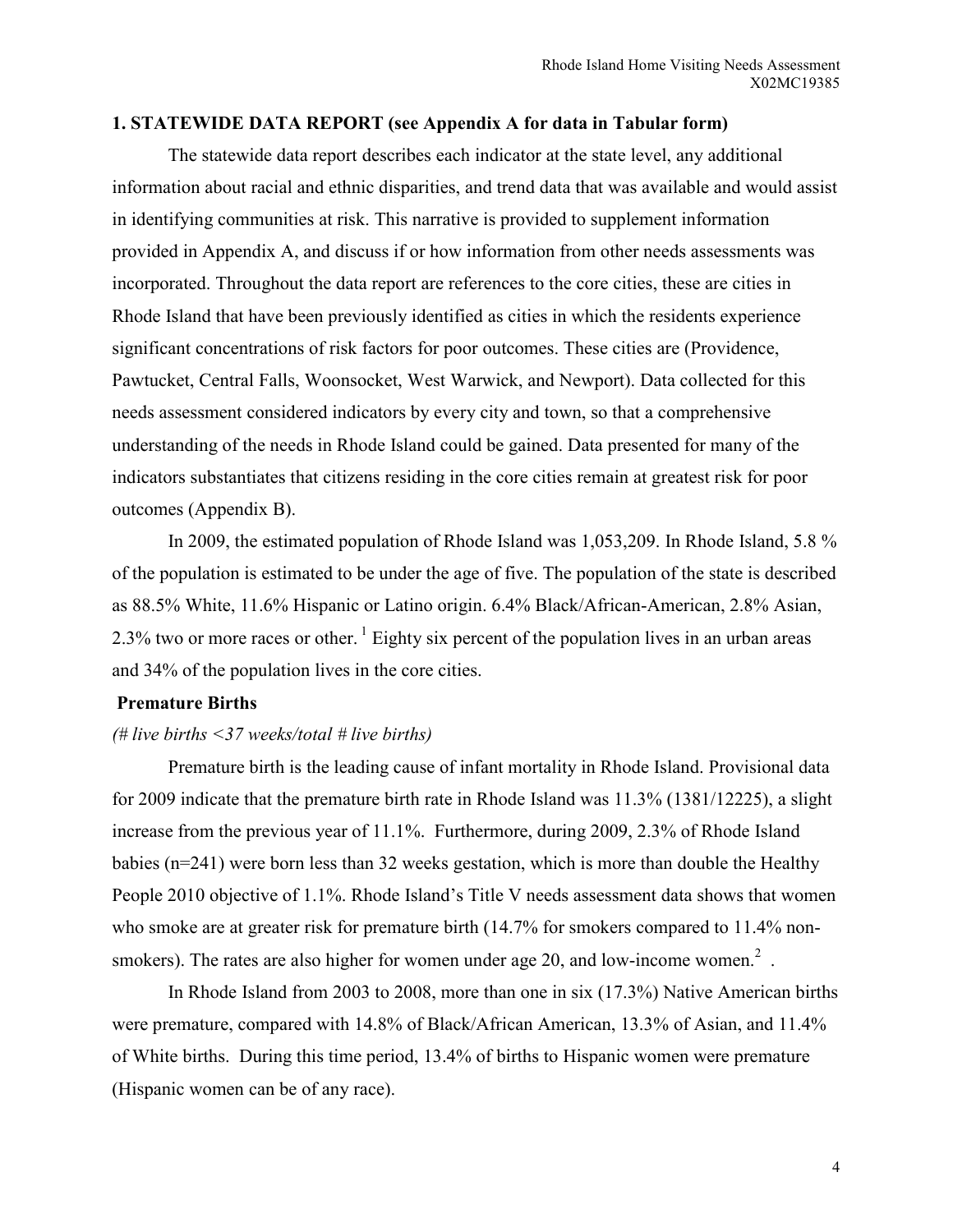The rate of premature births varies by community as well. From 2003 to 2008, communities with the highest rates of premature birth were Woonsocket and Providence, with 13.8% of births occurring prematurely. Four other communities: Central Falls, Coventry, North Providence and Pawtucket had rates over 12%. The preterm birth rate for the core cities overall was 13.1% in 2008 compared to the remainder of the state with a rate of  $10.9\%$ <sup>3</sup>

# **Low Birth Weight**

### *(Number of resident live births less than 2500 grams/number of resident live births)*

Provisional data indicate that the Low Birth Weight (LBW) rate remained stable in 2009 at 8.0%. These data represent a slight decrease from 2003, when the LBW rate was at its highest (8.6%) since the 1960's. Specifically, of the 11,416 births among Rhode Island residents in 2009, 911 weighed less 2,499 grams.

There are significant disparities within the LBW rates among different racial and ethnic groups. The LBW rate among Native Americans was the highest at 13.7% and was 1.9 times the rate for Whites (7.4%). LBW rates were also higher among Blacks/African Americans (10.6%) and Asians (9.0%) compared to Whites. Those of Hispanic/Latino ethnicity (8.1%) had rates that were lower than other racial/ethnic minorities, but higher than the average rate among Whites.

During 2009, provisional data indicate disparities in LBWs among babies born to women residing in the core cities. The rate of LBW babies born was highest in Woonsocket (10.3%). The core cities had a higher percentage of infants born at LBWs (8.8%) compared to those residing in the rest of the state (7.1%). This is consistent with information gathered for the Title V needs assessment.

#### **Infant Mortality**

#### *(Number of Infant Deaths age birth-1/1,000 live births)*

Provisional 2009 data indicate that 67 infants died before their first birthday among the 11,416 resident births that year, resulting in an infant mortality rate of 5.9 per 1,000, this decreased slightly from the 2008, the infant mortality rate of 6.3. Between 2004-2008 385 infants died before their first birthday. Seventy-six percent of infants who died during this time period were LBW. Of the 385 infant deaths between 2004 and 2008 in Rhode Island, 295 (77%) occurred in the neonatal period (during the first 27 days of life). Although infant mortality rates have declined and reached a low in 1994 of 5.0 (the lowest in the country that year), progress has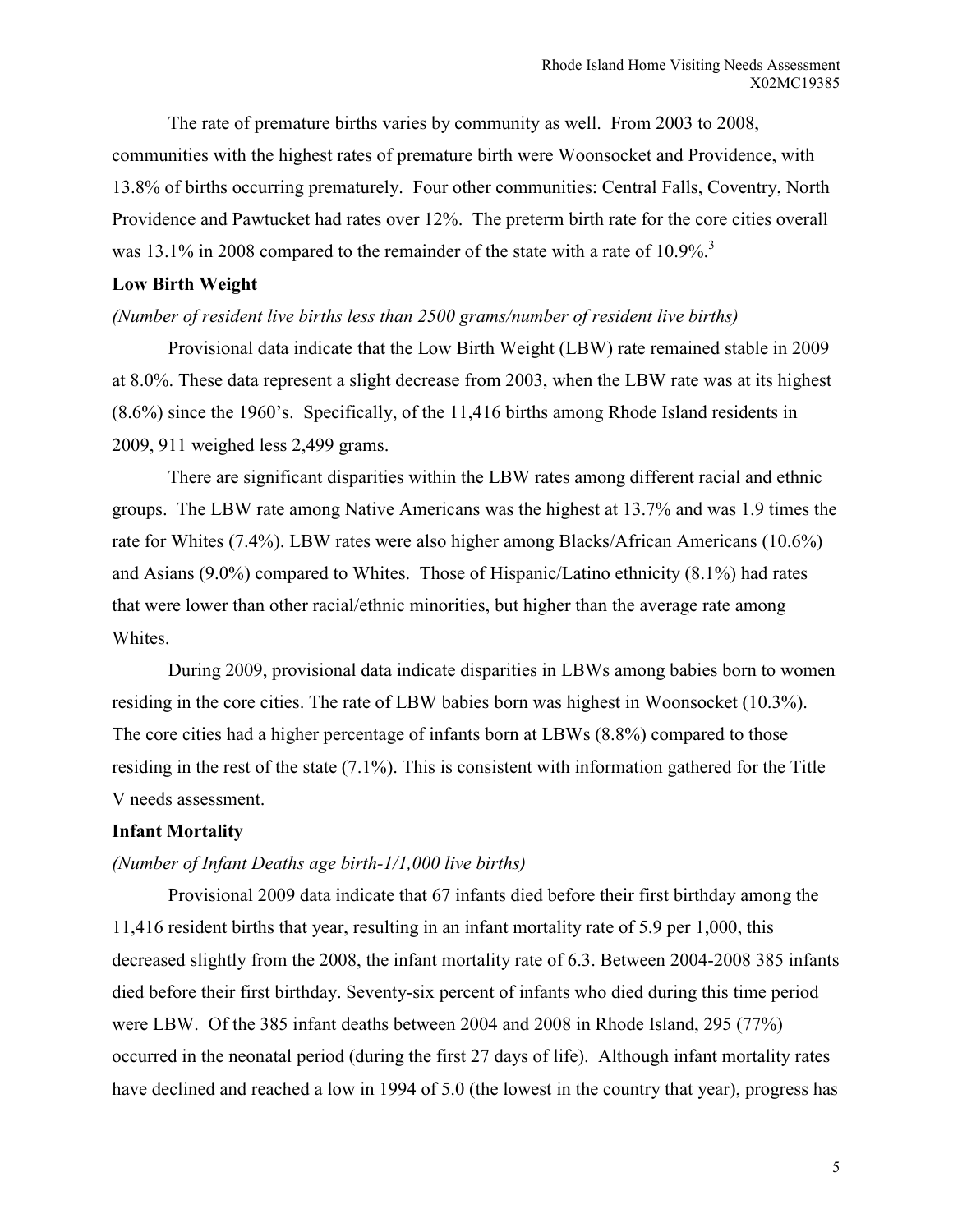slowed. The same trend can be seen nationally where the infant mortality rate has been decreasing, but there has been little or no improvement since 1997. The number of infants who died due to neglect is difficult to determine. In 2009 only one infant death was deemed a homicide and directly attributable to abuse  $/$  neglect of a caretaker.<sup>4</sup>

In the United States, in 2006, sudden infant death syndrome (SIDS) was the  $3<sup>rd</sup>$  leading cause of death in infants under 1 year of age. In Rhode Island, during 2008-2009, SIDS is the 2<sup>nd</sup> leading cause of death for children under 1 year of age. In the 2008-2009 there were 88 deaths of infants under 1 year of age. Forty were due to the effects of extreme prematurity, 15 to congenital disorders, 10 to perinatal complications and 1 to homicide. Twenty two of the infant deaths were of undetermined cause, which qualify as SIDS cases.

Substantial disparities exist in infant mortality rates among different racial/ethnic groups, with higher rates reported for Blacks/African Americans and lower rates among Asians and those of Hispanic/Latino ethnicity. In Rhode Island during 2004-2008, the Black/African American infant mortality rate was 12.1 deaths per 1,000 live births, the Native American infant mortality rate was 9.3 per 1,000 live births, and the Asian infant mortality rate was 6.2 per 1,000 live births. All minority groups had infant mortality rates greater than the rate for White infants (5.4 per 1,000 births). The Hispanic infant mortality rate was 8.2 per 1,000 live births compared with 7.1 deaths per 1,000 live births among non-Hispanics in Rhode Island. Provisional data for 2009 show that the Black/African American infant mortality rate (12.1 per 1,000) remains high and was more than twice that of the White infant mortality rate  $(5.1 \text{ per } 1,000)$ .<sup>5</sup>

Infants born to mothers residing in the six core cities have a higher rate of mortality compared with those born in the rest of the state. More than half of the infants who died during 2004-2008 lived in the core cities. Of the 385 infant deaths that occurred during that period, 223 (57.9%) resided in the core cities, resulting in an infant mortality rate of 7.6 compared with 4.9 for the rest of the state. Aggregate data from the Title V needs assessment for 2004-2008, supports this, the highest infant morality rates were in Providence (9.3), Central Falls (8.4), and East Greenwich (7.7). Other cities with significantly higher than average rates include: Pawtucket (6.7), Westerly (7.5), Warwick (6.0), and Cranston (6.2). The cities with highest infant mortality are notably not the same as the core cities. $<sup>6</sup>$ </sup>

 Provisional data for 2009 indicate that the gap between infant mortality with private insurance vs. public, which had closed in 2005, has opened again. The infant mortality rate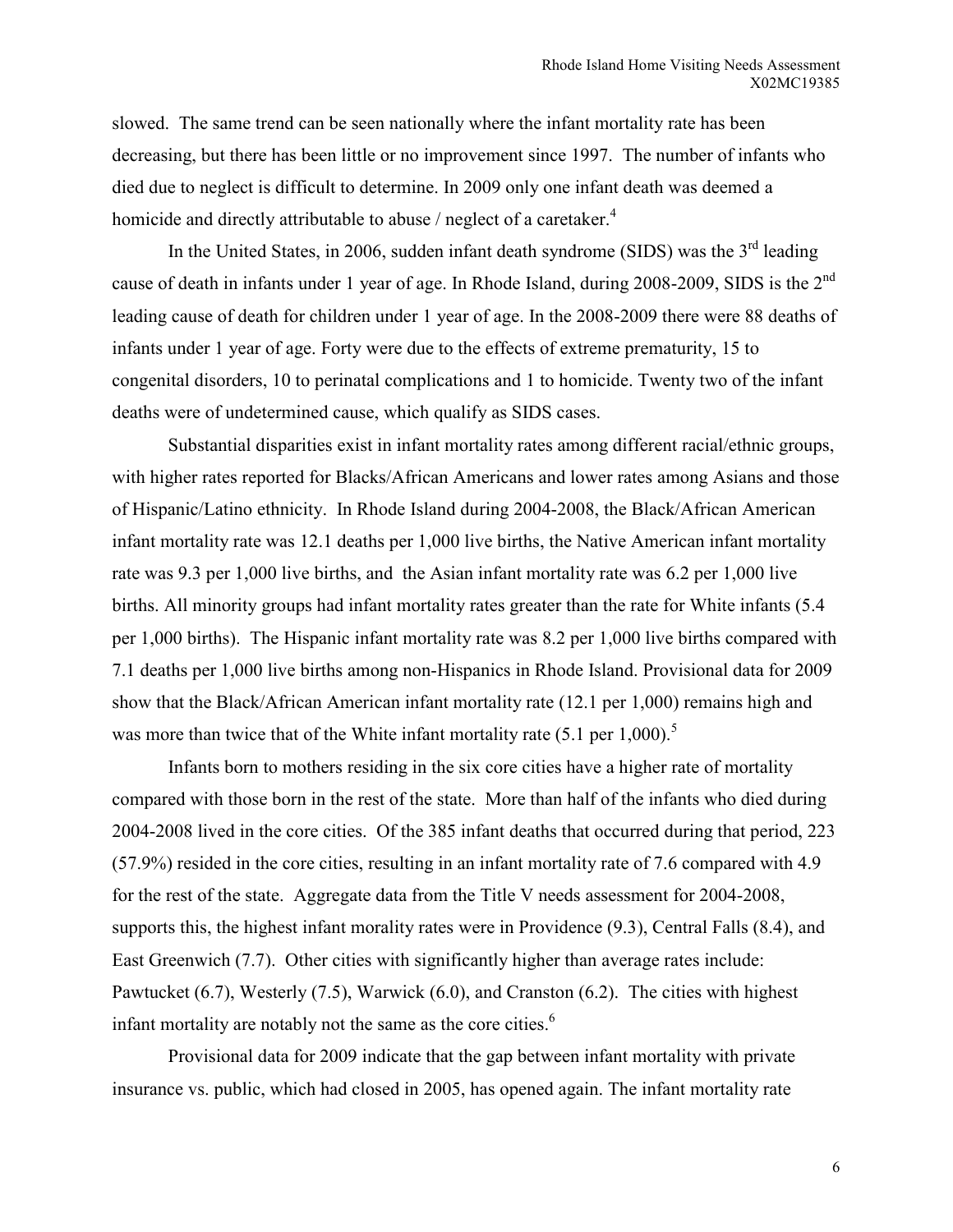among those covered by Medicaid or RIte Care has increased (9.2) compared to the rate among those with private insurance (6.4).

# *Other Indicators of at-risk prenatal, maternal, newborn, or child health*  **Children Born at High Risk**

 In 2009, 578 (5%) babies were born to unmarried, teen mothers, without a high school diploma. Research demonstrates the children who have multiple established risk factors are many more times more likely to experience negative outcomes than those children who have fewer. The communities with the highest rates of children experiencing multiple established risk factors were the core cities, which had 8% of babies born into these circumstances compared to 2% in the remainder of the state. Central Falls and Woonsocket had the highest rate of babies born at Highest Risk (10%) followed by Providence (9%), which had the largest number.<sup>7</sup> This is consistent with the Title V needs assessment and the Community Needs Assessment Conducted by the Early Head Start/Head Start grantee that serves Providence, Pawtucket and Central Falls. Data on racial and ethnic disparities of children born at highest risk is not available at this time.

# **Births to Teens**

Rhode Island is currently ranked  $9<sup>th</sup>$  nationally and  $6<sup>th</sup>$  (last) in New England for teen birth rate, with a rate of 27.8 per 1,000 girls ages 15-19. In 2009, there were 1,049 babies born to mothers under age 20, or 9% of all babies born in the state. At least one third of teen parents were the children of teen mothers themselves. In 2006, RI ranked  $8<sup>th</sup>$  nationally (tied with Louisiana, New Mexico and Alaska) for the highest percentage of repeat teen births. Approximately 28% of teen births in RI resulted in a subsequent repeat teen birth before the age of 20. Approximately 70% of teen births in Rhode Island in recent years have been to mothers who reside in one of the six core cities. The teen birth rate is  $51.1/1,000$  in the core cities compared to 15.9 in the remainder of the state. Although all of the core cities have high rates, Central Falls has a significantly higher teen birth rate than any other city in the state with a rate of 95.5 and Woonsocket is second highest with 65.2 per 1,000.<sup>8</sup>

# **Health Insurance Coverage**

In Rhode Island, Medicaid and the Children's Health Insurance Program (CHIP), provide low-income children with access to health care that is comparable to that of children with private health insurance. Families qualify based on income. In 2009, there were 41,223 low-income parents enrolled in RIte Care, for a total of 111,646 participants enrolled during the year. The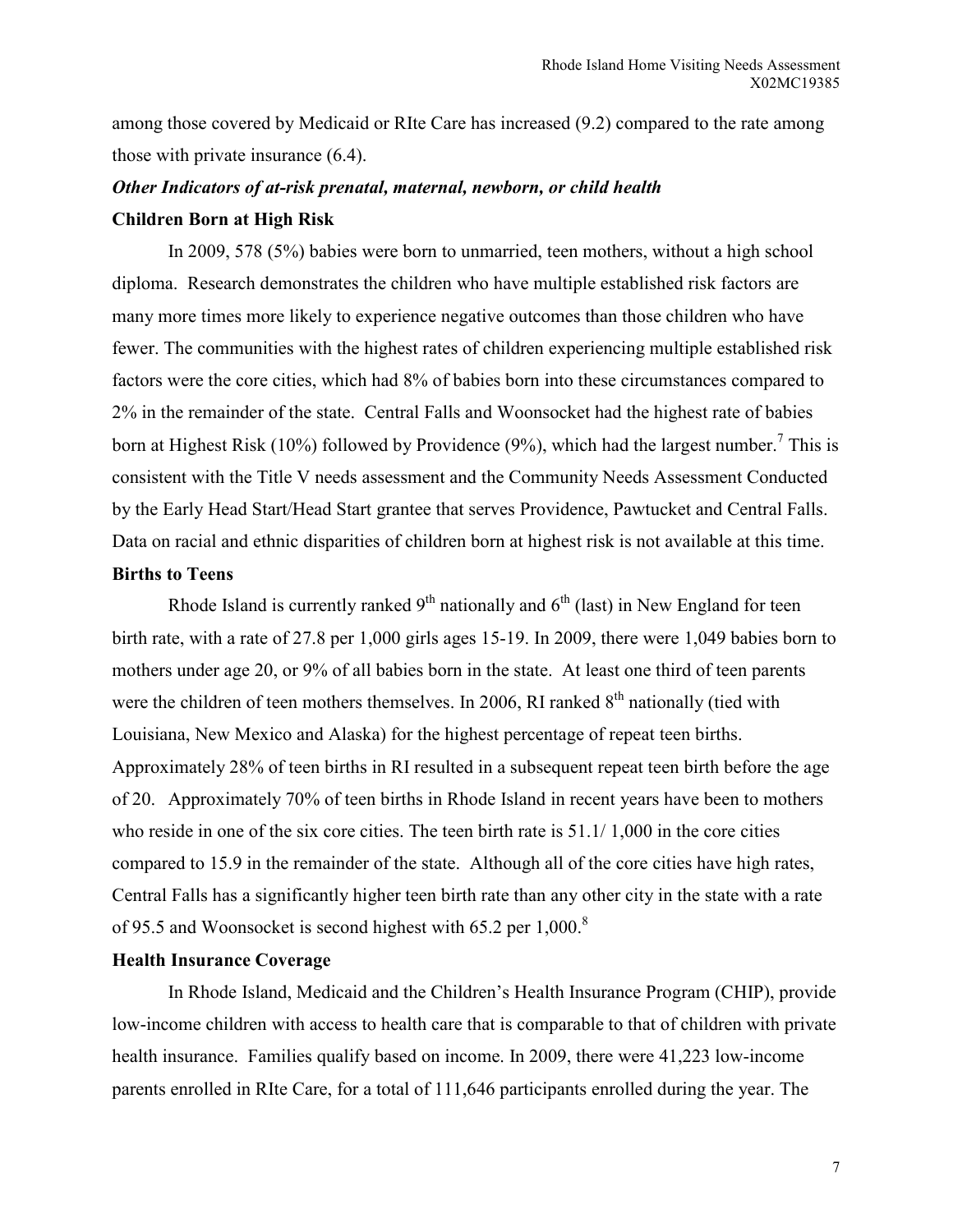majority (71%) of RIte Care members who qualified based on family income were children under age 19. $\degree$  This is consistent with the Title V needs assessment and the Community Needs Assessment Conducted by the Early Head Start/Head Start grantee that serves Providence, Pawtucket and Central Falls.

Rates of insurance vary from population to population; these disparities are heavily correlated with poverty. The non-elderly rates of uninsured in Rhode Island indicate that although only 10.3% of Whites are uninsured, there are higher rates among Black / African-American (20.1%) and Hispanic Rhode Islanders (21.6%).<sup>10</sup>

Rates of insurance also vary by community. As with several other indicators, the core cities have higher numbers of uninsured in their population. Although the core cities comprise only 34% of the population in the state, 61% of the children under 19 receiving Medical Assistance are residents of the core cities.

#### **Public Assistance**

 Rhode Island Works, the Department of Human Services cash assistance program, offers temporary cash assistance, health coverage, child care assistance, and help finding job training or a job. Since 2007, the number of children receiving assistance increased by 32% from 40,224 in 2007 to 53,220 in 2009. The Supplemental Nutrition Assistance Program (SNAP), formerly the Food Stamp Program, helps low-income individuals and families obtain better nutrition through monthly benefits they can use to purchase food at retail stores and some farmers' markets. Since 1996 the number of children aged less than 18 participating in the Rhode Island Food Stamp Program increased by 10.5% from 48,144 in 1996 to 53,220 in 2009.

 Participation in RI Public Assistance programs is higher in the core cities than the remainder of the state. In the core cities, 9% of the children are in families receiving cash assistance compared to 2% in the rest of the state. The cities with leading participation are Central Falls (11%), Providence (10%), and Woonsocket (10%).<sup>11</sup>

### **Lead Poisoning**

Children in low-income families living in Rhode Island and across the nation are more likely to live in older housing than other children, which increases the risk of lead poisoning. From 2006 to 2008, 86% of low-income children in Rhode Island lived in older housing compared to 74% of all children. Rhode Island has the highest percentage of low-income children in the nation living in older housing.<sup>12</sup> Rhode Island data does show a steady decline in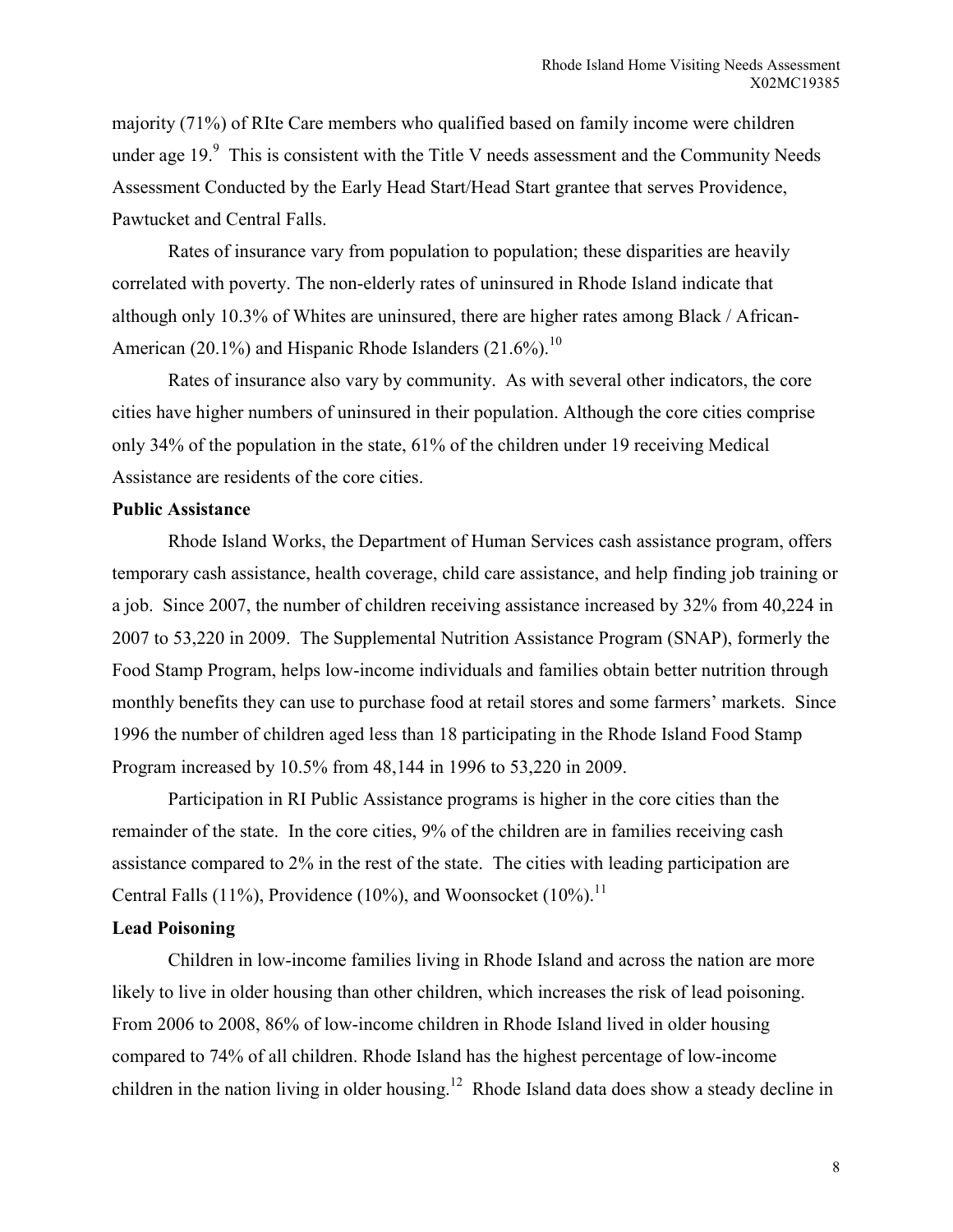the prevalence of lead poisoning over the last ten years, from 9.8% in 1999 to 1.6% in 2009. Although the prevalence of lead poisoning in Rhode Island has steadily declined, a total of 438 children were lead poisoned in 2009.

 In 2009, the incidence of lead poisoning in the core cities remained at 1.8%, compared to 0.6% in the other cities and towns. The cities with the highest rate of lead poisoning were Providence (5.1%), and Central Falls (4.8%). In 2009, the 151 lead poisoned children who lived in Providence represented half (50%) of the 300 total number of new lead cases in the state.<sup>13</sup>

#### **Maternal Depression**

 During 2009, more than one out of five (21.3%) Toddler Wellness Overview Survey (TWOS) respondents in Rhode Island indicated that in the past 12 months, they had felt sad, blue or depressed, or lost pleasure in things that they usually cared about or enjoyed for two or more weeks in a row. Approximately one out of seven respondents (14.2%) reported they had been diagnosed with depression in the past 12 months; 11.7% had taken prescription medication for depression; and 9.4% had received counseling for their depression. In terms of the demands of raising children, 5.8% of TWOS respondents indicated they always or usually felt overwhelmed by the demands of their children in the past year. 2009 data from TWOS also indicate that mothers of toddlers experience many stresses while raising their children. Information on race/ethnicity and geographic areas is not currently available.

# **Children in Poverty**

#### **(***# of residents below 100% of the Federal Poverty level/Total # of residents)*

 The 2008 estimated child poverty rate in RI stands at 15.5%. Between 1990 and 2000, the percentage of Rhode Island children aged less than 18 living below poverty rose 25.2%. Similar increases occurred among children aged less than 6 years old. Among the 36,970 children under age 18 living in poverty in Rhode Island in from 2006-2008, 14,049 (38.0%) were under the age of 6 years. This is supported by the Title V needs assessment and the Community Needs Assessment Conducted by the Early Head Start/Head Start grantee that serves Providence, Pawtucket and Central Falls.

 In Rhode Island as well as the nation as a whole, children who are of racial and ethnic minorities are more likely to live in families with incomes below the federal poverty threshold. Between 2006-2008 among the 36,970 Rhode Island children living in poverty, nearly half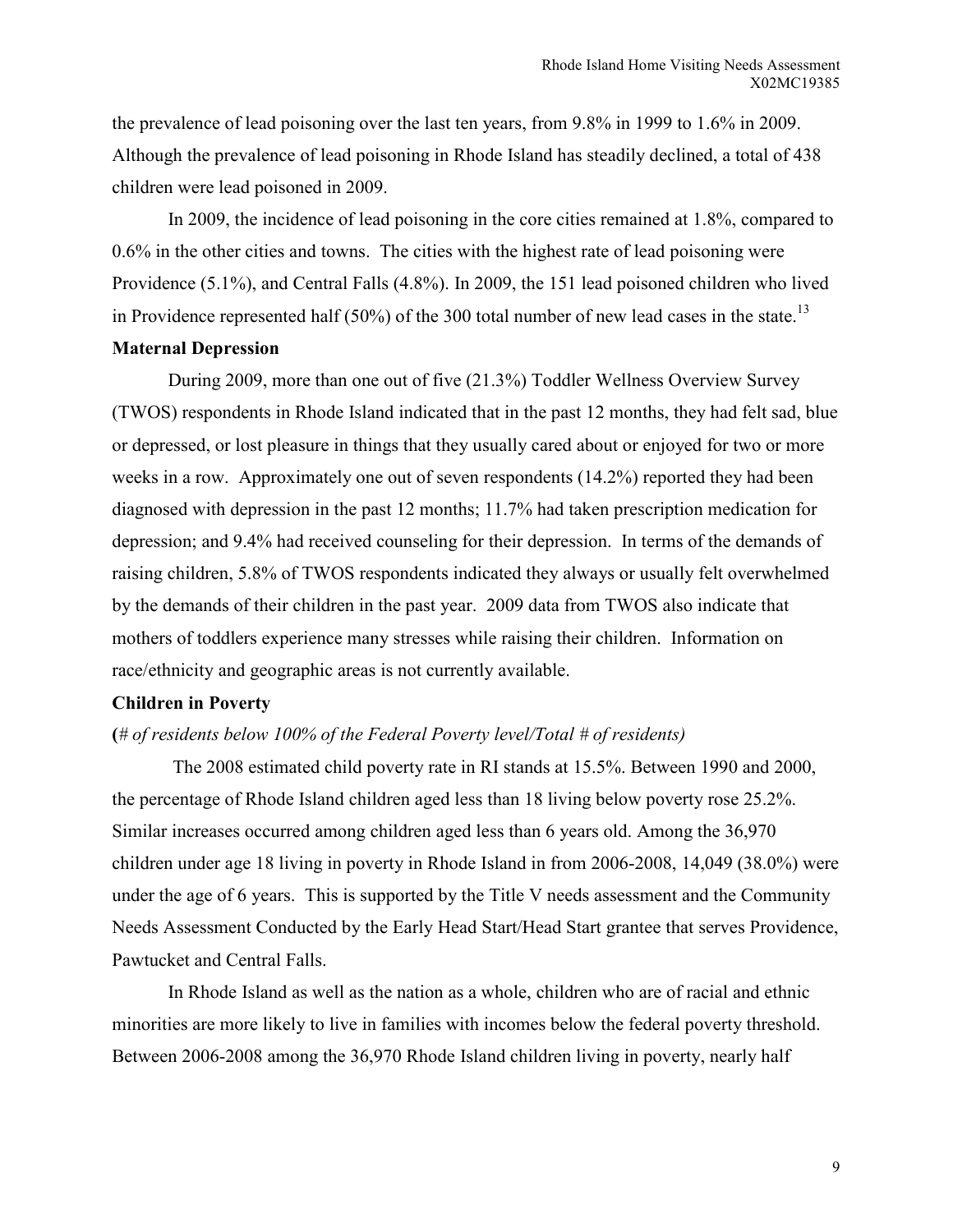(48%) were White, 15% were Black, 3% were Asian, 1% were Native American, 27% "other", and  $6\%$  were of two or more races.<sup>14</sup>

 More than one in three (33.9%) children aged less than 18 who reside in the core cities live below poverty compared to 6.8% in the remainder of the state. These figures are even higher for children aged less than six who reside in the core cities, where 37.3% live below poverty and 19.5% live in extreme poverty. Although all of the core cities by definition have high poverty rates, Central Falls (40.9%) and Providence (40.5%) had the highest rates of children living below poverty.

# **Crime**

# *(# of reported crimes/1000 residents)*

# *(# of crime arrests ages 0-18/100,000 juveniles ages 0-18)*

The rate of reported crimes in Rhode Island per 1000 residents was 30.2 in 2008. The rate of crime arrests for individual's ages 0-18 (RI collects data 0-18) was 395.45 per 100,000 juveniles. Furthermore in 2009, in Rhode Island, 1,774 incarcerated parents reported having 3,889 children. Of the 83 women with children, 37% were serving a sentence for nonviolent offenses, 30% for violent offenses, 20% for drug offenses, 11% for breaking and entering, and 1% for sex-related offenses. Among the 1,323 sentenced men with children, 42% were serving sentences for violent offenses, 19% for drug offenses, 15% for nonviolent offenses, 15% for sex offenses, and 9% for breaking and entering. This information is consistent with the Title V needs assessment, and all of the Head Start needs assessments.

 In Rhode Island, the rate of incarceration among Hispanics is 631 and among Blacks in Rhode Island is 1,838, which is almost ten times higher than the White incarceration rate of 191 per 100,000.<sup>15</sup>

Crime rates vary by city and town. The rates range from just one incidence of violent crime per 10,000 in the population in Barrington, for instance, to cities with the highest rates of violent crime which include Providence (70), Pawtucket (40) Central Falls (60), and Woonsocket (40) per 10,0000 citizens.

# **High School Graduation**

*(% of high school dropouts grades 9-12)*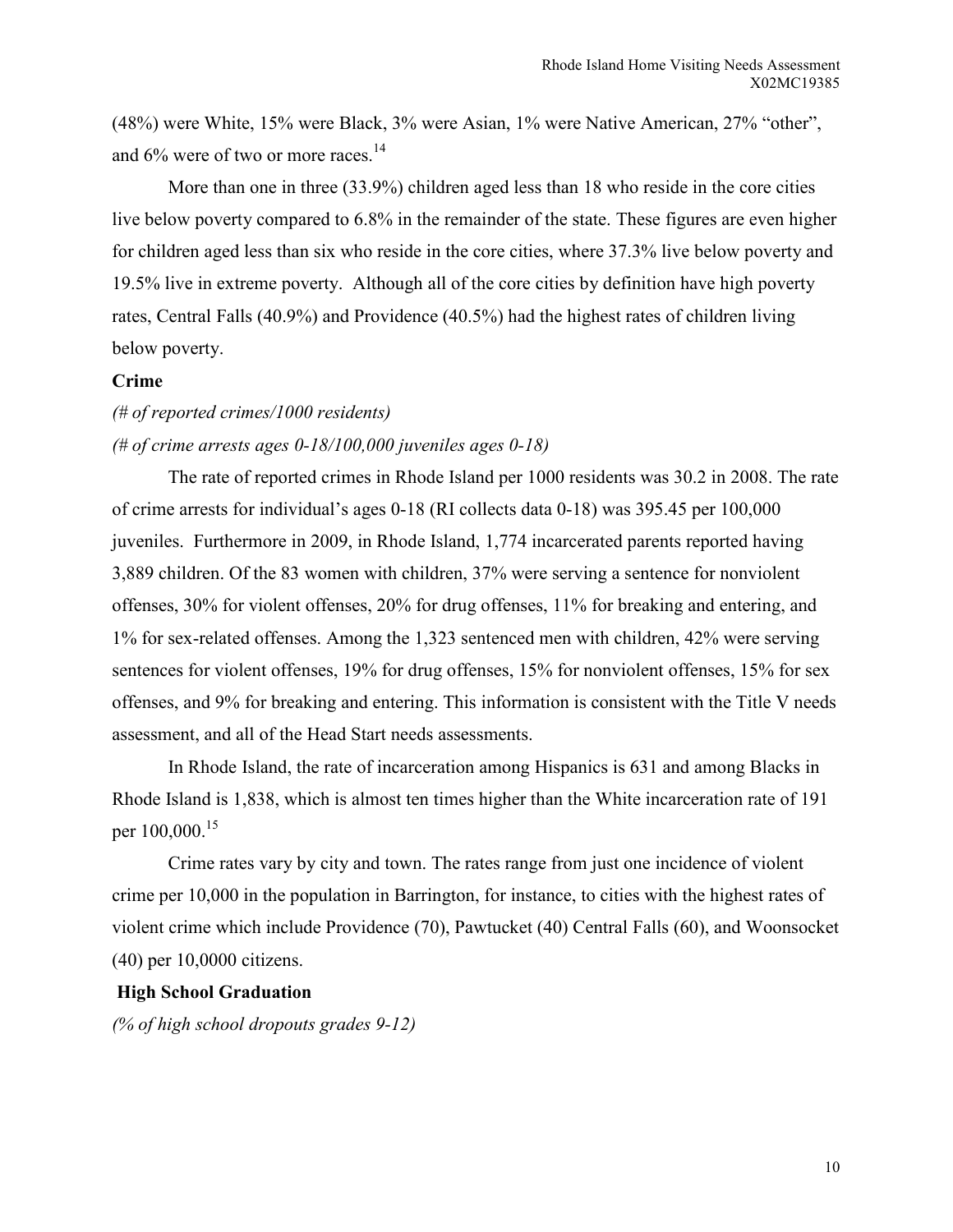The high school drop out rate in 2009 in Rhode Island was 14% overall. Data on other school drop out rates was not available. Rhode Island has the lowest high school graduation rate in New England.

Minority students are more likely than White students to drop out of school. The dropout rate for Hispanic students is 23%, compared to 11% for White students and 18% for Black/African American students. Lower graduation rates in minority communities, however, are mainly driven by higher poverty rates and lower rates of educational attainment among adults in the community.<sup>16</sup>

 Students in the core cities in Rhode Island are more than twice as likely to drop out of high school as students in the remainder of the state. Specifically, students living in Central Falls (33%), Pawtucket (21%), Woonsocket (24 %), Providence (22%), and West Warwick (20%) had the lowest graduation rates in the state. $17$ 

#### **Substance Abuse**

(*Prevalence Rate: Binge Alcohol use in past month, Marijuana use in past month, Non-medical use of prescription drugs in past month, Use of illicit drugs excluding Marijuana past month)* 

Rhode Island ranks among states with the highest alcohol and illicit drug use consumption in the nation. In Rhode Island overall, 5.8% of men and 5.2% of women in Rhode Island self report being a "heavy drinker" consuming more than two drinks for men or one drink for women per day.<sup>18</sup> Approximately 18.2% of adults report binge drinking, or drinking more than 5 alcoholic beverages on one occasion. Detailed, age specific information about binge alcohol drinking in Rhode Island from SAMSHA shows that for 12 to 17 year olds 11.77% binge drink. Over 52% of 18 to 25 year olds binge drink (52.04%) and the rate for individuals 26 year of age and older is 25.15%.<sup>19</sup> According to the summary of client admission data for substance abuse in Rhode Island, (TEDS) database, there were 10,521 admissions for substance abuse treatment in 2009. Of these admissions, 2,284 were for alcohol only, and another 1,631 were primarily for alcohol with secondary drug use associated.

The rates of Marijuana use the past month show that 9.46% or approximately 8,000 12-17 years olds used Marijuana, 30.31%, or approximately 38,000 18-25 year olds used Marijuana, and 7.48% or nearly 5,000 individuals ages 26 and older used Marijuana. This is consistent with the *2009 Rhode Island Youth Risk Behavior Survey* (YRBS), which showed that 39.9% of high school students reported ever having used marijuana and 8.3% of high school student reported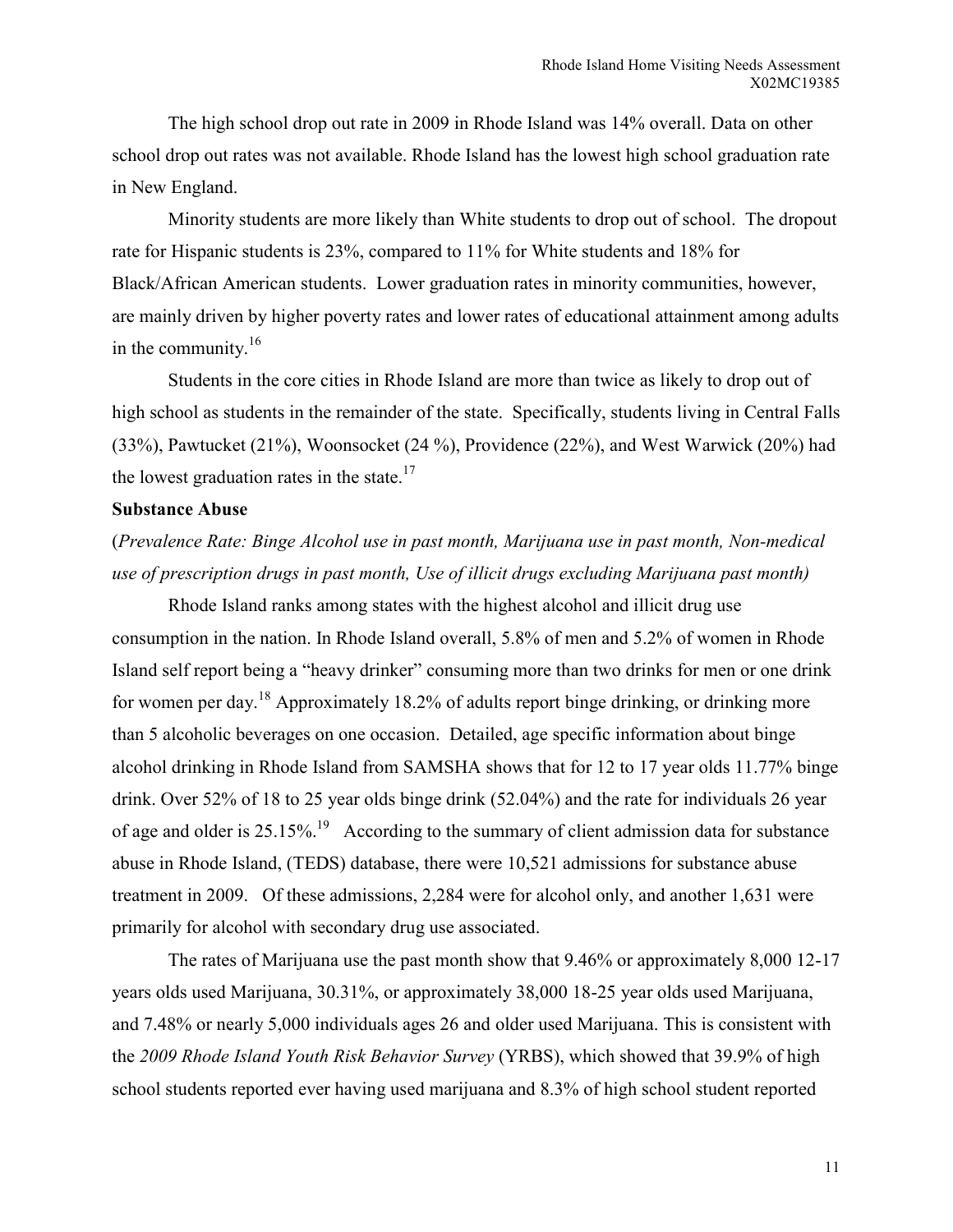ever using marijuana prior to the age 13. Because of different metrics the rates in the YRBS are somewhat higher.<sup>20</sup>

 Information about drug use showed similar trends with highest usage among the 18-25 year old age groups. For nonmedical use of prescription drugs, 6.28% of 12-17 year olds had used in the past year, approximately 5,000 youth. The percentages were highest in the 18-25 year old age group at 16.63%, or approximately 21,000 people. For the 26 and older population 4.36 reported nonmedical use of prescription drugs. Regarding use of illicit drugs excluding Marijuana in the past month, again the highest users were in the 18-25 year age group at 33.05%, second was the 12-17 year age group with 12.42% and the group reporting the lowest use was individuals 26 and older. According to the TEDS data base of the 10,521 admissions for substance abuse 1,631 were primarily for alcohol with secondary drug use associated, 2,261 were for Heroin and 1,188 were for Cocaine. Of these, 30.5% were female, 69.5% were male.

Of all admissions, 76.5% of the admissions were White, 9.3% lack/African-American, 11% unknown and 10% Hispanic/Latino.<sup>21</sup> Whites in Rhode Island have the highest rates of alcohol abuse among both youth and adults. More White adults in Rhode Island (18.4%) report binge drinking compared to Black/African-American (9.3%) and Other (12.9%). Chronic drinking is also higher among Whites  $(7.4\%)$  than Blacks  $(3.2\%)$ .<sup>22</sup> Alcohol and drug use among youth in Rhode Island follows a similar pattern with White youth having higher rates of marijuana use (25%) compared to Blacks (21.4%) and higher alcohol use (45.7%) among White compared to Black youth in  $9-12<sup>th</sup>$  grade. Statistics for other racial/ethnic categories and other drug use are statistically unreliable due to small sample size.

 Although substance abuse data by community is limited, findings from the School Accountability for Learning and Teaching Student Survey (SALT) findings were that students in the core cities report less drug, alcohol, and cigarette use than students in the remainder of the state. Self reported alcohol use among high school students in the core cities is 34% compared to 40% in the remainder of the state, drug use at 23% compared to 29% and cigarette use is 19% compared to  $25\%$  in the remainder of the state.<sup>23</sup>

# **Unemployment**

#### *(# unemployed and seeking work/total workforce)*

 The U.S. unemployment rate soared nationally from 7.7% in January 2009 to 10.0% in December 2009. The unemployment rate in Rhode Island was even higher at 12.9%. Rhode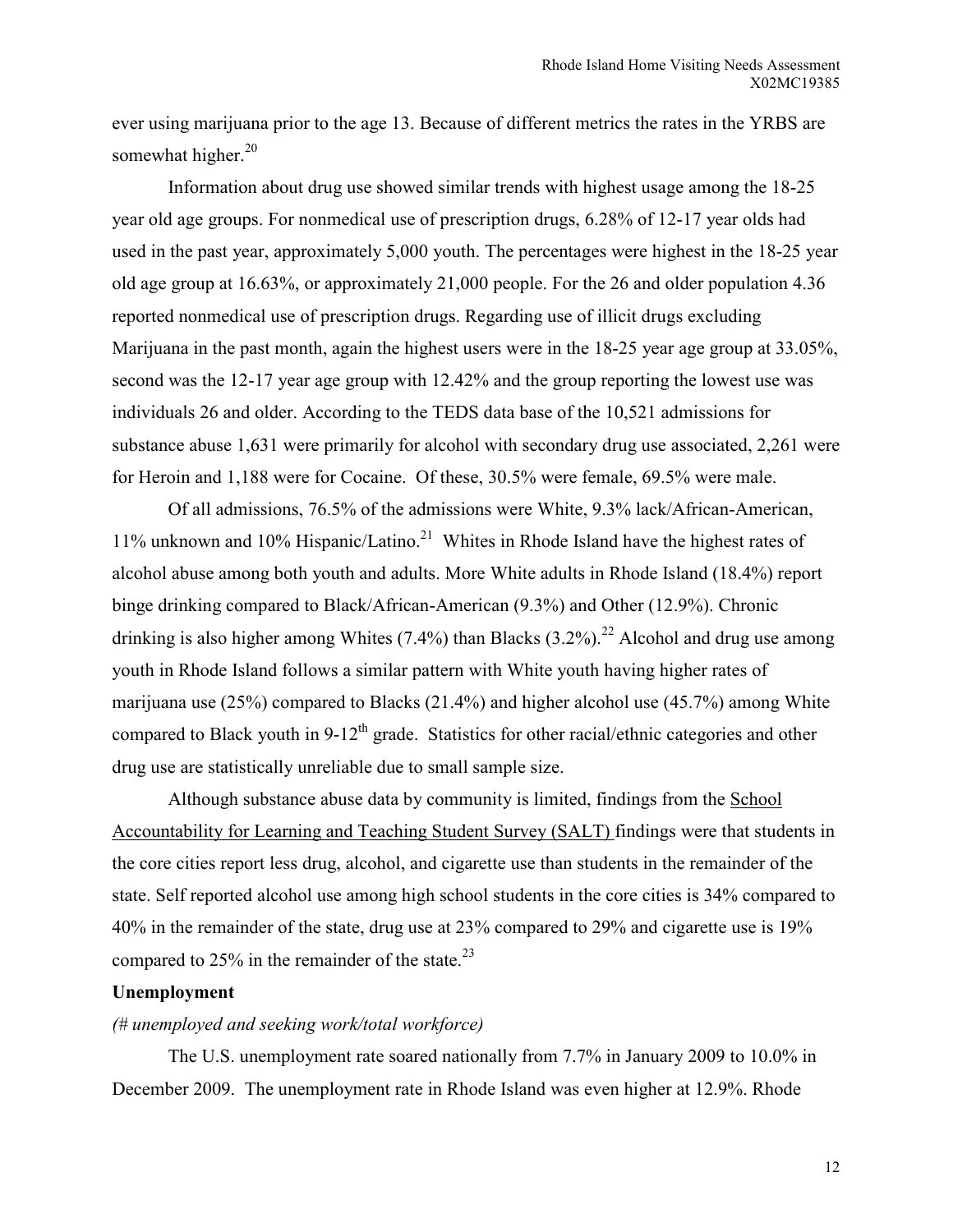Island ranks ninth from the bottom nationally and the worst in New England for unemployment rates. As a result of the recession, one in seven children has an unemployed parent. $^{24}$ 

The economic downturn has disproportionately affected the core cities and communities of color even more than the remainder of the state. In 2006, the unemployment rate for Hispanics was higher than that of both White and Black Rhode Islanders.<sup>25</sup>

Central Falls has faired the worst during the economic crisis, with an end of 2009 unemployment rate of 14.4%; other Rhode Island communities with rates above 13% in 2009 are Providence, Pawtucket, and Woonsocket. (See Figure 24)

### **Child Maltreatment**

#### *(indicated cases of child abuse neglect/ total child population)*

The Rhode Island Department of Children, Youth and Families (DCYF) reported that during 2009, there were 2,075 indicated cases of child abuse and/or neglect, representing an 8.2% decrease since 2005, when there were 2,260 indicated cases. The rate of child abuse and neglect among children aged less than 18 in Rhode Island during 2009 was 11.7 per 1,000. More than three-quarters (78%) of the cases are for neglect, 13% are for physical abuse, 4% are for sexual abuse, 1% are for medical neglect, 1% are for emotional abuse, and 4% are for other types of abuse. This information is consistent with the Title V needs assessment, and all of the Head Start needs assessments.

 The rate of child maltreatment among children residing in the core cities was 17.4, twice the rate for children residing in the rest of the state (8.3). The cities with the highest rates of child abuse and neglect were Woonsocket (26.6%) and West Warwick (21.7%) followed by Central Falls (19.3%) and Pawtucket (17.6%). The largest numbers of victims came out of Providence, Pawtucket and Woonsocket.

#### **Domestic Violence**

# *(count of unduplicated victims, number of children present during reported domestic violence incident, # of arrests)*

 In 2007, police responded to more than 7,486 domestic violence calls in Rhode Island. An estimated 10,233 unduplicated victims of domestic violence were served annually by the six domestic violence agencies in the state. Police reports indicate that in Rhode Island during 2008 children were present during 1,595 (31%) of the 5,217 reported domestic violence incidents that resulted in arrests. Police officers reported that children saw their parent being abused in 1,259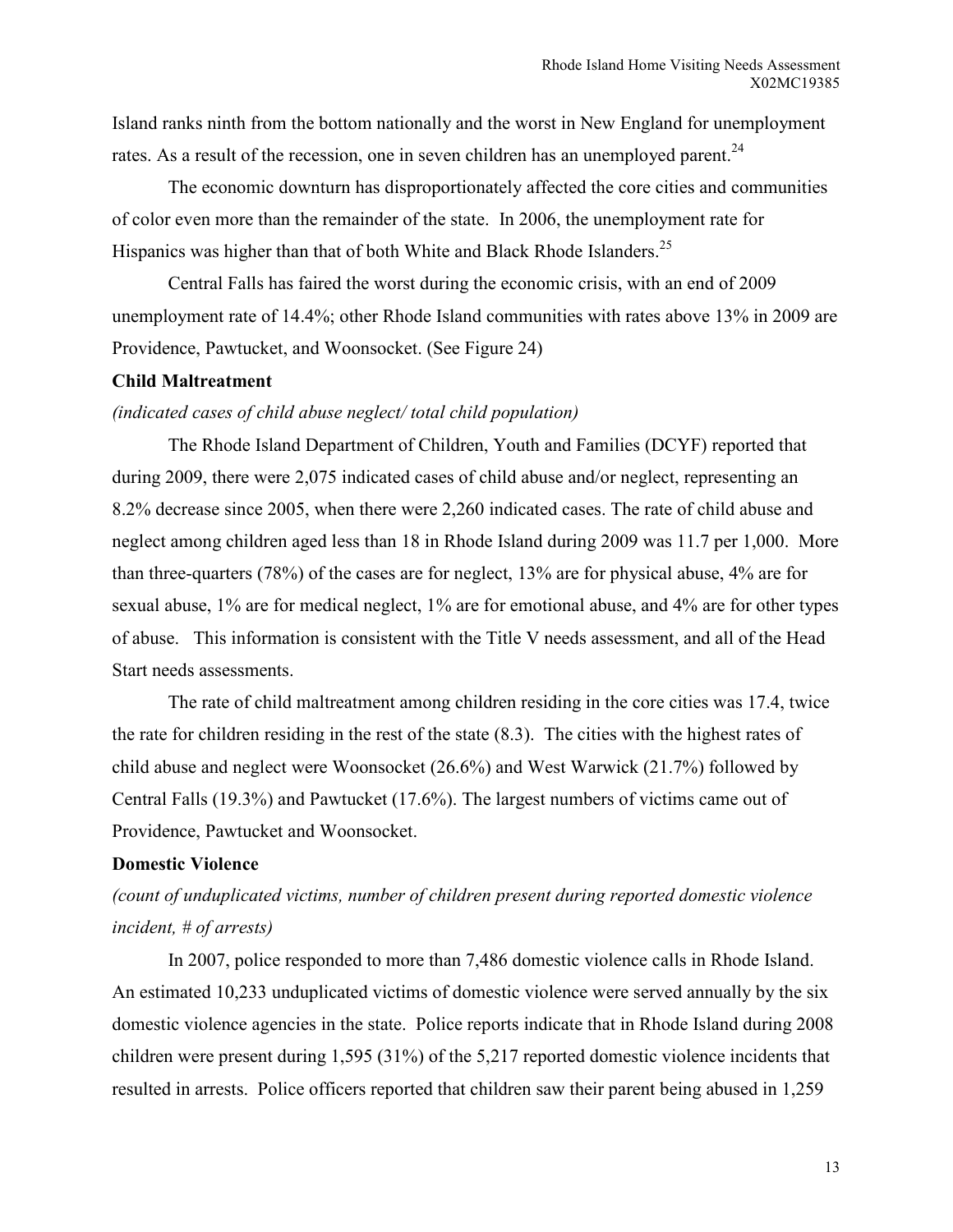incidents, and children heard their parent being abused in 1,382 incidents resulting in arrests. These incidents were not mutually exclusive. The reported number of children witnessing incidents of domestic violence is thought to be an under-representation. This information is consistent with all of the Head Start needs assessments. A total of 5,217 incidents of Domestic Violence resulted in arrests in 2008. Of these, the highest number of incidents happened in Central Falls, with a rate of 9.6 per 1,000 people, and New Shoreham with 9.9 per 1,000 people. Other cities with high rates include Pawtucket and Newport. Four other cities – Tiverton, Warren, Narragansett and Middletown also had rates higher than Providence, with a rate of 4.8 per 1,000 people. $26$ 

*Quality and capacity of existing programs or initiatives for early childhood home visiting programs statewide (see Appendix C and section 4 page 28 for detailed information). Rhode Island's Capacity for providing substance abuse counseling and treatment services to individuals and families in need of such services statewide. (see Appendix D and section 5 page31 for detailed information).* 

# **2. UNIT SELECTED AS COMMUNITY**

For this needs assessment "community" is defined by city and town. Rhode Island has 39 cities and towns. Data collected is most often aggregated at the level of city and town and resources are often coordinated at the city and town level. Citizens identify with the city or town in which they live. Given Rhode Island's small size it is possible to use this unit of analysis to compare information. There are six core cities which have been identified as those most at risk given how they compare to the state overall in terms of factors such as poverty, high-school graduation rates, substance abuse and others. This needs assessment, which did look at all risk factors by city and town confirmed that the six core cities have the highest concentration of risk factors, with Providence, Central Falls and Woonsocket at greatest risk when all risk factors were compared and ranked by city and town (Appendix B). More detailed analysis of risk factor by neighborhood may be used once the models of home visiting are known, and the specific risk factors on which the state will focus are more clearly defined.

# **3. DATA REPORT FOR EACH AT-RISK COMMUNITY Appendices (A: 1-A: 6)**

**Central Falls (Appendix A:1)** the state's smallest city, with an area of only 1.29 square miles, it is also the most densely populated city in Rhode Island with a population of 18,928. In 2000, there were 5,531 children under 18 living in Central Falls.  $27$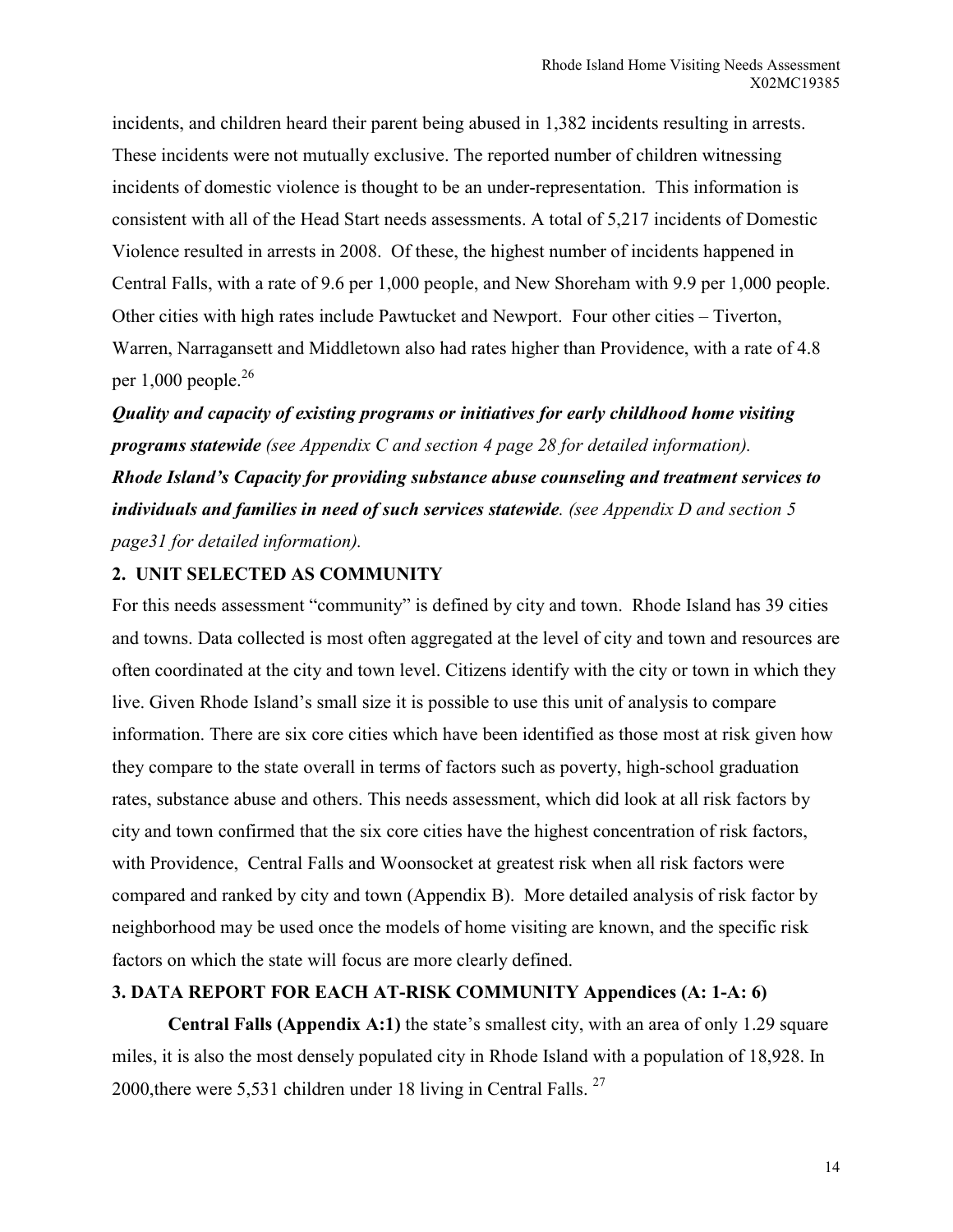In 2000 the racial make up of Central Fall was 47% Hispanic or Latino, 40% White , and 4% Black or African American.<sup>28</sup> Central Falls' child population in 2000 was diverse, 56.4% of the population under age 18 years of age were Hispanic or Latino, 29% of the child population was White, and 5% of children were Black or African American. 4% identified as some other race, and 5 % identified as two or more races.

Appendix A:1 lists the indicators in Central Falls as compared to the rest of the state, the most signifiant risk factors for poor outcomes are births to teens, infant mortality, unemployment and domestic violence. Central Falls also has high rates of high school drop outs and poverty. In Central Falls in 2009, the rate of reported substantiated maltreatment victims per 1,000 was 19.3. This is higher than the core city combined rate of 17.4 victims per 1,000 children and significantly higher than the state rate of 11.7. The number of domestic violence incidents resulting in arrests per 1,000 was 9.6 higher than the core city combined rate of 6.7.

Review of the Early Head Start and Head Start Community Needs Assessment confirms these findings. Additional community assessment input yielded the following themes: meeting the needs of immigrant childrn and their families, providing mental health services to young children and addressing housing needs of low-income families.

Central Falls has 6 programs for which home visiting is the primary method of service delivery (First Connections, Nurse Family Partnership, Project Connect, Early Head Start, HIPPY,and Families First). For all of the programs for which eligibility data is available, the need far outweighs the capcity to provide services (see section 4 for detailed program information).

**Pawtucket (Appendix A:2).** Pawtucket had a population of 72,958 in 2000. It is the fourth largest city in the state. In 2006-2008, 35% of those over the age of 4 spoke a language other than English at home . In 2006-2008, the racial makeup of the city was 68% White, 15% Black or African American, 0.2% reported as American Indian and Alaska Native, 2% Asian, 12% reported as some other race, and 2.5% reported two or more races. 17% reported their ethnicity as Hispanic or Latino.<sup>29</sup> The city has significant Portuguese, Cape Verdean, and Liberian populations.<sup>30</sup>

Appendix A:2 lists the indicators in Pawtucket as compared to the rest of the state, the most signifiant risk factors for poor outcomes are poverty, unemployment and high rates of high school drop outs, with the second lowest high school graduation rate in the state, and high rates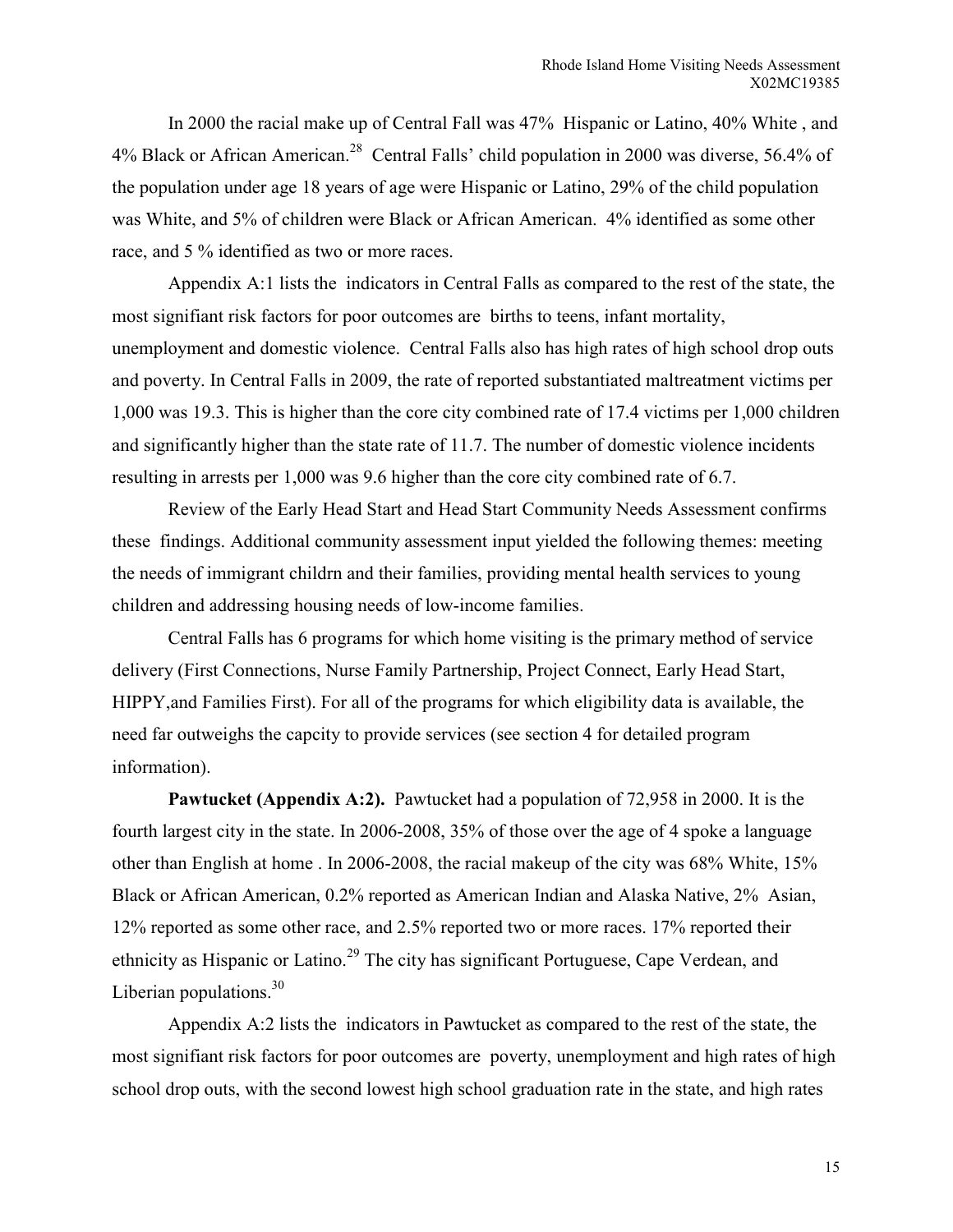of child maltreatment. Pawtucket also has a low availability of affordable rental units. The average rent for a 2 bedroom apartment in 2008 was \$1,068. With the poverty level for a family of three at \$17,600,they would need to spend 73% of their income on rent. In Pawtucket 13.4% of individuals are unempolyed or seeking work .

Review of the Early Head Start and Head Start Community Needs Assessment confirms these needs assesesment findings. Additional community assessment input included the following themes as issues that must be addressed: housing ,community violence and economic well-being. It should be noted that substance abuse data is currently not available by city and town.

Pawtucket has 7 programs for which home visiting is the primary method of service delivery (First Connections, Nurse Family Partnership, Project Connect, Parents as Teachers, Early Head Start, HIPPY, and Families First). For all of the programs for which eligibility data is available, the need far outweighs the capacity to provide services (see section 4 for detailed program information).

**Providence** (Appendix A:3) is the capitol of Rhode Island. Providence's total population is estimated at 171,557 in 2008. The population for children under 5 years old from 2005 to 2007 is estimated at 12,462 (American Community Survey). In 2000, race and ethnicity for children under 18 showed that there were 20,350 who identified as Hispanic or Latino, 10,858 White, 7,606 Black, 3,043 Asian, 621 American Indian and Alaska Native, nineteen as Native Hawaiian and other Pacific Islander, 2,205 as two or more races, and 575 as some other race.<sup>31</sup>

Appendix A:3 lists the indicators in Providence as compared to the rest of the state, the most signifiant risk factors for poor outcomes are infant mortality, poverty, crime and, unemployment . Providence also has a shortage of safe affordable housing. In Providence the average percent of a family's living income used for rent was 79%(Rhode Island KIDSCOUNT). The average rent in Providence for a 2 bedroom apartment is \$1,163 (Rhode Island Housing). The largest number of foreclosures in Rhode Island is in Providence. Fifty one percnet of the city's children live in single-parent households, which is the highest percentage in the state. Children in Providence have the highest rate of incarcerated parents. In 2004 and 2007, the total number of children in Providence with a parent serving a sentence increased by 24%, rising to 1,300 by April 2007. An estimated 1 in every 35 children in the city has a parent who is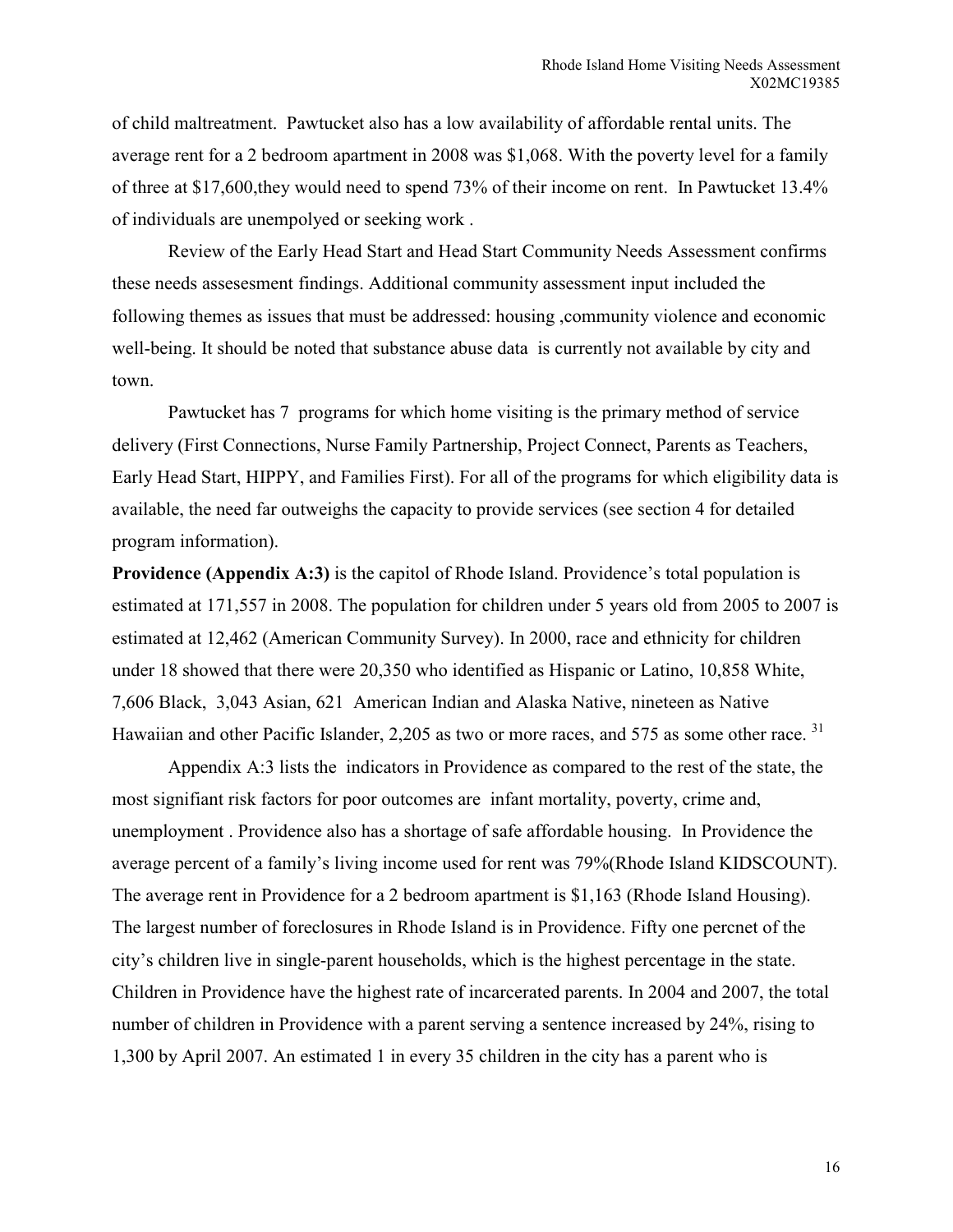incarcerated. The number of reported crimes per 1,000 residents was 59.8, the highest in the state (FBI CIUS 2008).

Providence has 6 programs for which home visiting is the primary method of service delivery (First Connections, Nurse Family Partnership, Project Connect, Parents as Teachers, Early Head Start, and Families First). For all of the programs for which eligibility data is available, the need far outweighs the capacity to provide services (see section 4 for detailed program information).

**Woonsocket (Appendix A:4).** Woonsocket had a population of 43,224 in 2000. Woonsocket is the sixth largest city in the state. While it is the sixth largest city in terms of population, it is geographically small and its population has declined over the past five census periods. Census data confirms that Woonsocket is becoming a more racially and culturally diverse city. Between 1990 and 2000, the city's African American population increased two-thirds and Asian population by one-third. The Hispanic population more than tripled. The number of people identifying themselves as Hispanic had a higher percentage growth in Woonsocket between 1990 and 2000 than any other cities in Rhode Island.<sup>32</sup>

Appendix A:4 lists the indicators in Woonsocket as compared to the rest of the state, the most signifiant risk factors for poor outcomes are child maltreatment, premature births, high school dropout and unemployment. Woonsocket has the highest rate in the state of indicated allegations of neglect and physical negelct, at 26.6. Woonsocket also has the highest rate of births to teens at 113.1 per 1000 teens. Woonsocket also has a high percentage of children who are experiencing multiple risk factors.

Woonsocket has 5 programs for which home visiting is the primary method of service delivery (First Connections, Great Beginnings, Parents as Teachers, Project Connect and Families First). Althought Woonsocket is one of the cities whose children are at greatest risk it has the lowest capacity to provide services. For all of the programs for which eligibility data is available, the need far outweighs the capacity to provide services (see section 4 for detailed program information).

**Newport (Appendix A:5)** Newport had a population of 26,899 people in 2000. The 2000 Census reported that there were 5,199 children under 18 and 2,112 lived in single parent households. The median income for a household in the city was \$40,669 , and the number of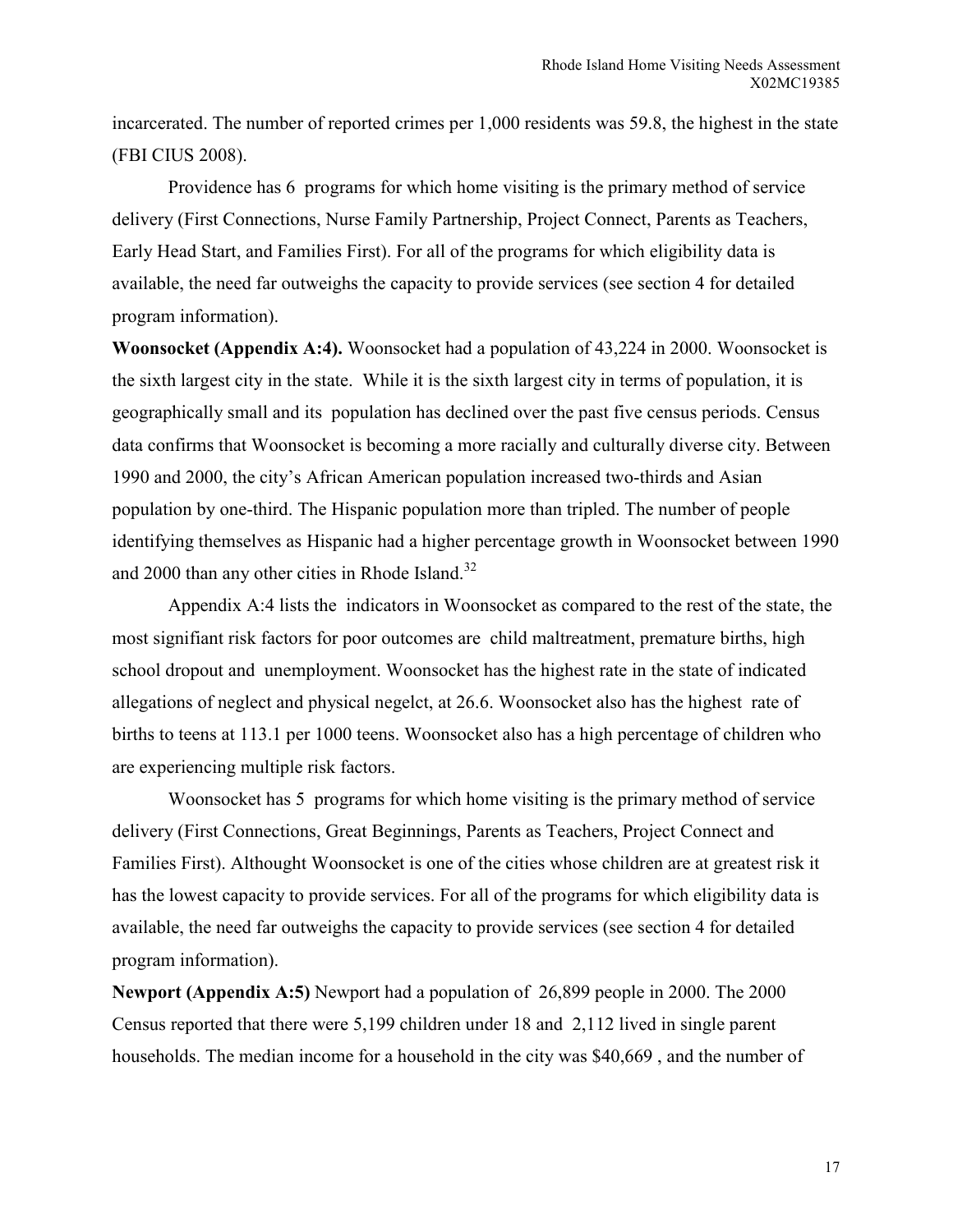residents below 100% of the federal poverty level threshold was 17% and 44% of children lived in single parent households. The number of unemployed and seeking work is  $10\%$ .  $33$ 

Appendix A:5 lists the indicators in Newport as compared to the rest of the state, the most signifiant risk factors for poor outcomes are child maltreatment, poverty , and births to teens. In 2004 to 2008 infants born low birthweight was 8% , the teen birth rate (per 1,000 girls ages 15 to 17) was  $24\%$ , the rate of reported substantated maltreatment (# victims/1,000 children) was 17% higher than the state average of 12%. When cities were compared by indicators Newport did not have any indicator for which it was ranked the highest (worst).

Newport has 4 programs for which home visiting is the primary method of service delivery (Early Head Start , First Connections, Parents as Teachers, Project Connect ). Although Newport is one of the cities whose children are at greatest risk it has the limited capacity to provide services. For all of the programs for which eligibility data is available, the need far outweighs the capacity to provide services (see section 4 for detailed program information). **West Warwick (Appendix A:6)** The population was 29,581 at the 2000 census. The median income for a family was \$47,674. The rate of children under the age of six living below poverty was 17.1%, higher than the state average. The racial makeup of West Warwick was 93.78% White, 1.11% African American, 0.35% Native American, 1.42% Asian, 0.02% Pacific Islander, 1.44% from other races, and 1.88% from two or more races. Hispanic or Latino of any race were 3.10% of the population.The proportion of the population that identifies as white is larger in West Warwick than in the state as a whole. Appendix A:6 lists the indicators in West Warwick as compared to the rest of the state, the most signifiant risk factors for poor outcomes are domestice violence,high school drop-out rates child maltreatment, and unemployment.

West Warwick has 6 programs for which home visiting is the primary method of service delivery (First Connections, Project Connect, Early Head Start, and Families First). For all of the programs for which eligibility data is available, the need far outweighs the capacity to provide services (see section 4 for detailed program information).

#### **4. QUALITY AND CAPCITY OF EXISTING PROGRAMS**

The quality and capacity of existing Home Visiting Programs and Initiatives for Early Child Home Visitation in each of the communities identified at risk are described below:

**First Connections** is a risk assessment and referral program that targets Rhode Island children birth to age three who are at-risk for poor developmental outcomes. Families are identified to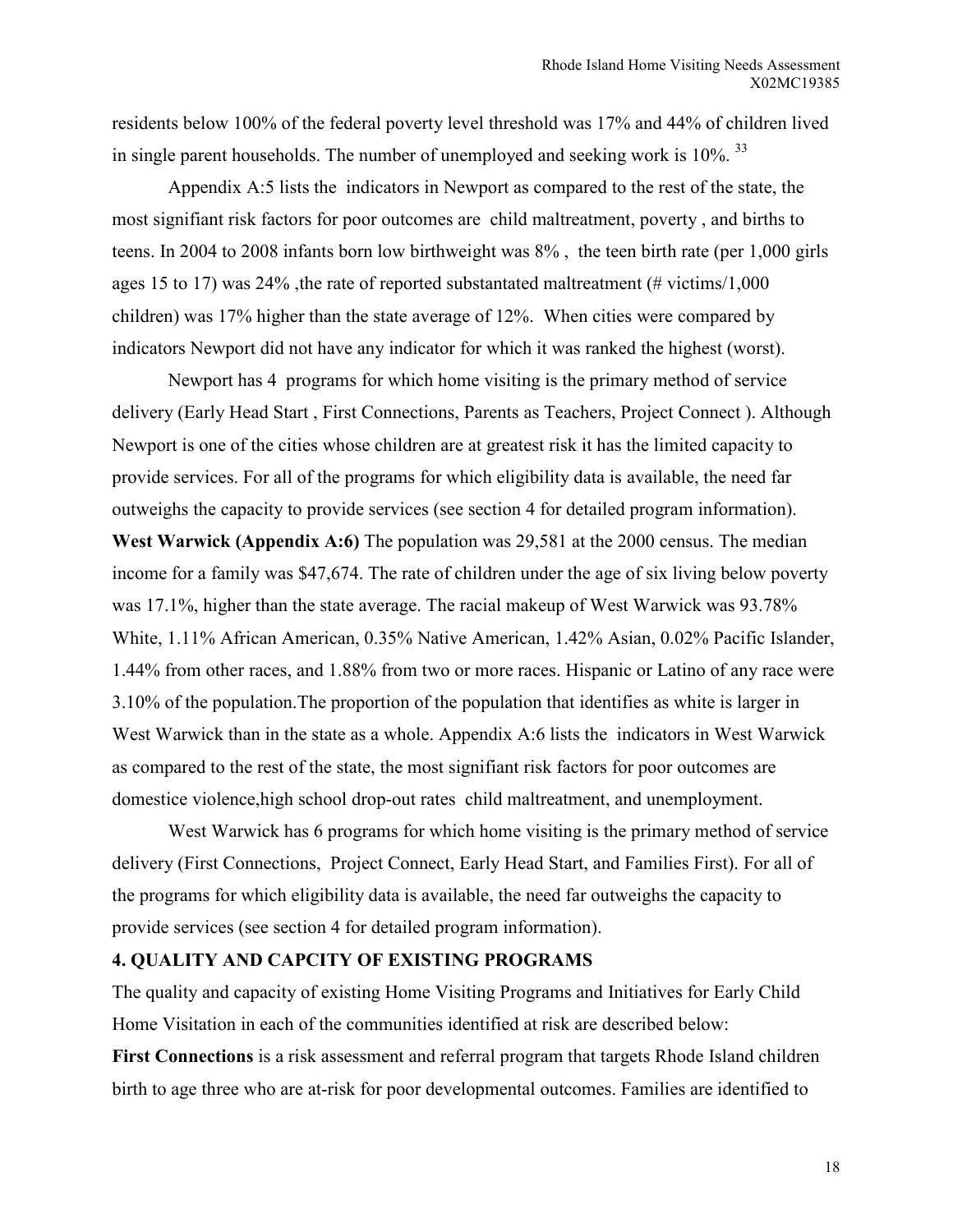participate in the program through universal screening and community referrals. The First Connections Program works in conjunction with the state's universal screening program for newborns, which identifies babies with medical, social, or economic risk conditions. Managed by the Rhode Island Department of Health, First Connections is operated by 4 community agencies assigned to 4 different regions in Rhode Island.

*Home Visiting Model or Approach:* Risk assessment through health and home assessment, and referral to appropriate services.

*Services Provided*: A multidisciplinary team of nurses, social workers, and paraprofessionals provides First Connections services. Most families receive between 1- 4 visits. The teams provide home assessments, connection to community services, and information about child development for almost one-third of all families with new babies each year. Services include: instruction in basic newborn care, screening and assessments of family needs, information on detecting and controlling housing related health and safety hazards, referrals to community resources such as child care, parenting support and WIC (Women, Infants, and Children).

*Recipients of Services:* At risk families with young children birth to three.

**Targeted Goals/Outcomes:** To improve the health and development of young children and their families through a model of home based outreach, screening, assessment, referral, and linkage with appropriate programs.

*Demographic characteristics*: Most families that accept services live in urban areas, live in poverty, have more than one child and are young mothers.

*Number of Families served:* In 2009, there were 11,122 resident births in Rhode Island. Of these births 6,885(62%) screened positive at birth and were referred to First Connections Home Visiting Program, 3,179(46%) received a home visit, 1,617(51%) refused a home visit, and 1412(44%) were unable to locate.

| <b>Communities at Risk</b> | <b>First Connections</b>        |        |
|----------------------------|---------------------------------|--------|
|                            | Number Eligible   Number Served |        |
|                            | (2009)                          | (2009) |
| Providence                 | 2121                            | 955    |
| Pawtucket                  | 738                             | 397    |
| <b>Central Falls</b>       | 307                             | 191    |
| Woonsocket                 | 270                             | 137    |
| Newport                    | 475                             | 221    |

*Geographic area served:* Statewide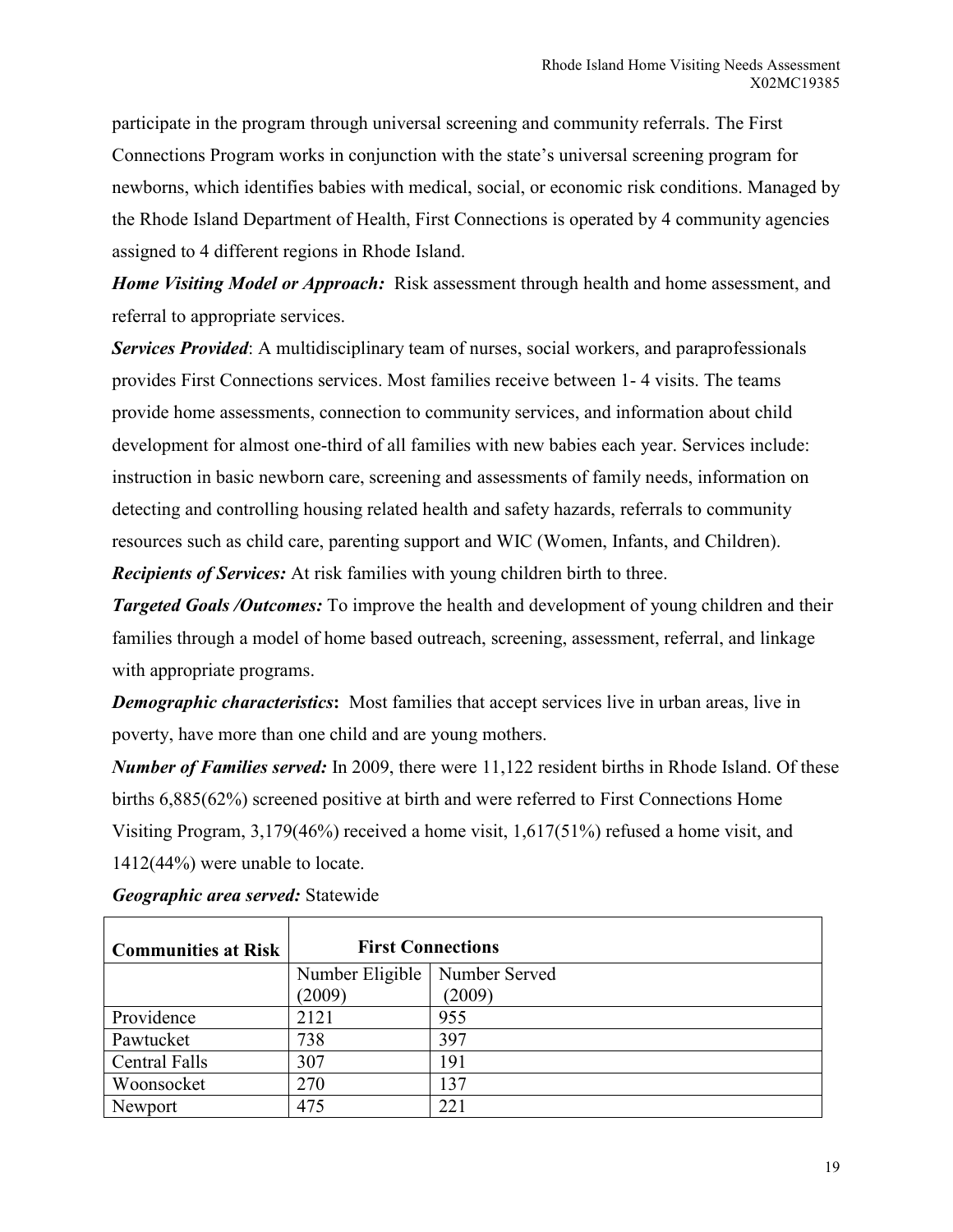| $-$<br>W<br>'∽ه ،<br>W<br>. <b>.</b> | $\sim$<br>. ט | $\sim$<br>. . <i>.</i><br>$\sim$ |
|--------------------------------------|---------------|----------------------------------|

**Evidence Base Home Visiting Nurse Family Partnership Program (EBHV)** The Nurse Family Partnership targets low-income and first time mothers. Trained registered nurses carry a caseload of no more than 25 families and conduct frequent home visits during pregnancy and until the child's second birthday. Currently there is one NFP site in Rhode Island serving 100 families in 4 cities in Rhode Island: Central Falls, Cranston, Pawtucket and Providence*.*

*Home Visiting Model or Approach:* Nurse Family Partnership Program

*Services Provided:* Visits to pregnant women bi weekly to improve pregnancy outcomes by addressing the effects of smoking, alcohol, and drugs, best practices in nutrition and exercise, and preparation for childbirth, prenatal care, referrals to health and human service providers. After birth home visitors conduct parent education on infants and toddlers' nutrition, health, growth, and development, and environmental safety.

*Recipients of Services*: Pregnant, low-income first time mothers younger than 25 years of age. *Targeted Goals /Outcomes:* Goals of the program are to improve pregnancy outcomes, child health and development, and economic self-sufficiency of the family.

*Demographic characteristics:* Data not available at this time.

*Number of Families served:* One hundred pregnant low-income first time mothers younger than 25 years of age.

|                            | <b>Nurse Family Partnership (NFP)</b> |                              |  |
|----------------------------|---------------------------------------|------------------------------|--|
| <b>Communities at Risk</b> | Number Eligible                       | Number                       |  |
|                            | (2009)                                | Served                       |  |
|                            |                                       | (2009)                       |  |
| Providence                 | 603                                   | Data currently not available |  |
| Pawtucket                  | 206                                   | Data currently not available |  |
| <b>Central Falls</b>       | 99                                    | Data currently not available |  |
| Woonsocket                 | 129                                   | Service not available        |  |
| Newport                    | 34                                    | Service not available        |  |
| West Warwick               | NA                                    | Service not available        |  |

*Geographic area served:* Central Falls, Cranston, Pawtucket and Providence

**Project Connect** is a family preservation and support program working with the Department of Children, Youth and Families to provide comprehensive wraparound support to strengthen families by helping parents to achieve a substance-free lifestyle. Project Connect staff are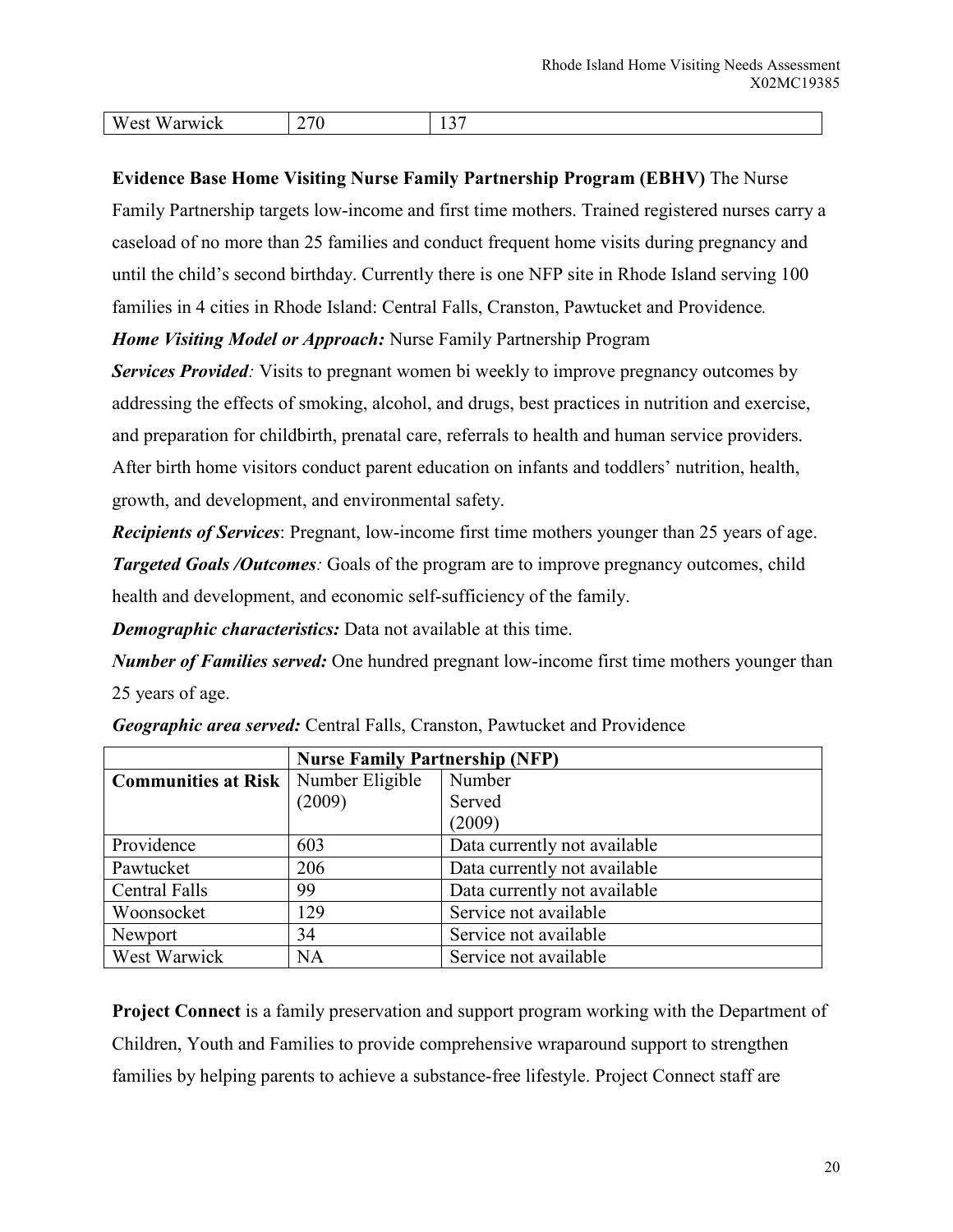specially trained in substance abuse and child welfare risk assessment. The program is intensive, home-based, and provides services on average for one year.

# *Home Visiting Model or Approach:* Comprehensive Wraparound

*Services Provided:* Services include counseling, substance abuse monitoring, home-based parenting education, parenting groups, and nursing services. Ongoing home visits by pediatric nurses are geared primarily toward monitoring the health and safety of children in the home and assist parents with meeting their children's health care and development needs; and overall family well-being.

*Recipients of Services*: DCYF involved parents dealing with issues of substance abuse. Family risk may include domestic violence, child abuse and neglect, criminal involvement, poverty, inappropriate housing, poor employment skills, impaired parenting. Children may remain in the home or if needed, be removed to substitute care.

*Targeted Goals /Outcomes:* Keep children safe by reducing risk of child abuse/neglect in families where parental substance abuse has been identified; enhance overall functioning of these families through the provision of services to address the safety of the home and monitor the child's hygiene and overall wellbeing; and reduce the need for out-of-home placement of children in families where substance abuse is a significant risk factor and expedite the permanency planning process for child who must be removed

*Demographic characteristics:* Data not available.

*Number of Families served:* In 2009, 84 families participated in Project Connect. Capacity is 90.Current waitlist 4 to 6 weeks.

| <b>Communities at Risk   Project Connect</b> |                    |                |
|----------------------------------------------|--------------------|----------------|
|                                              | Number Eligible    | Number         |
|                                              | (2009)             | Served         |
|                                              |                    | (2009)         |
| Providence                                   | Data not available | 58             |
| Pawtucket                                    | Data not available | 15             |
| <b>Central Falls</b>                         | Data not available |                |
| Woonsocket                                   | Data not available | $\overline{0}$ |
| Newport                                      | Data not available | 4              |
| West Warwick                                 | Data not available | $\overline{4}$ |

|  | Geographic area served: Statewide |  |
|--|-----------------------------------|--|
|--|-----------------------------------|--|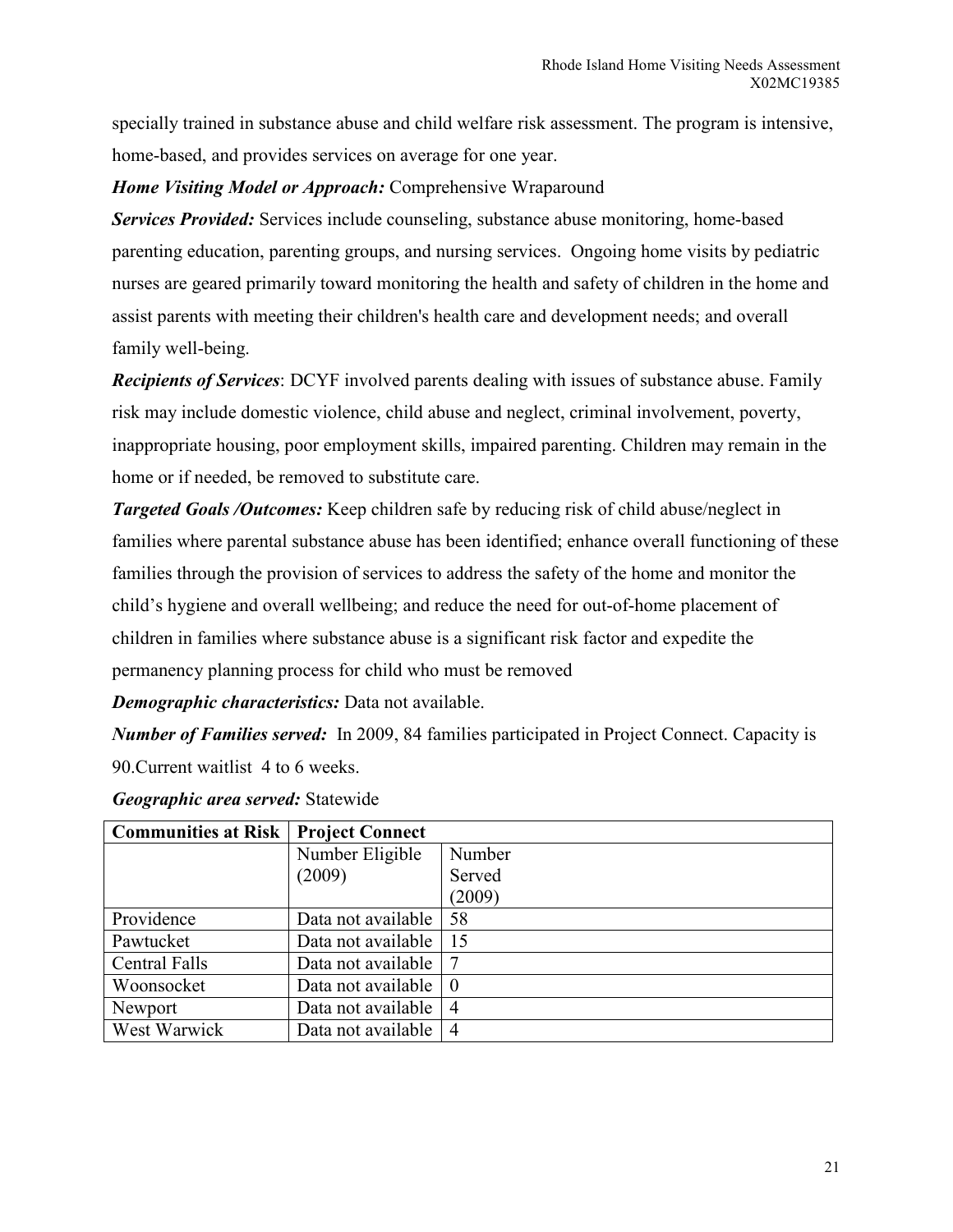**Great Beginnings** is a program geared to address the parent's and child's emotional, health and safety, and overall well-being.

*Home Visiting Model or Approach:* STEEP (Systematic Training for Effective and Enjoyable Parenting

*Services Provided:* Families are provided a variety of services including: developmental screenings, counseling, case management, and parenting education.

*Recipients of Services:* Services are provided to at-risk women in their second trimester of pregnancy until the child's first birthday.

*Targeted Goals /Outcomes:* Healthy development of maternal child relationships and prevention of child abuse/neglect.

*Demographic characteristics:* Of the 14 families served in 2009, 10 families were reported as being Caucasian/White, 2 African American and 2 as "Other". In 2009, 4 clients were between the ages of 15-19, 10 between the ages of 20 –24, 1 client was married, 12 were single and 1 client reported being separated.

*Number of Families served:* In 2009, a total of 14 families were served.

13 families were served in Woonsocket, and 1 family in Cumberland.

**Communities at Risk Great Beginnings**  Number Eligible (2009) Number Served (2009) Providence 2121 Service not available Pawtucket 738 Service not available Central Falls 307 Service not available Woonsocket 270 14 Newport 1475 Service not available West Warwick 270 Service not available

*Geographic area served:* Cumberland, Lincoln, North Smithfield and Woonsocket

**Early Head Start** is a comprehensive early childhood program-serving children prenatal to age three. There are six Early Head Start grantees in the state and two provide some home based services. Home based Early Head Start provides weekly home visits to support child development.

*Home Visiting Model or Approach:* Varies by program. Models identified include Parent as Teachers and Partners for Healthy Baby.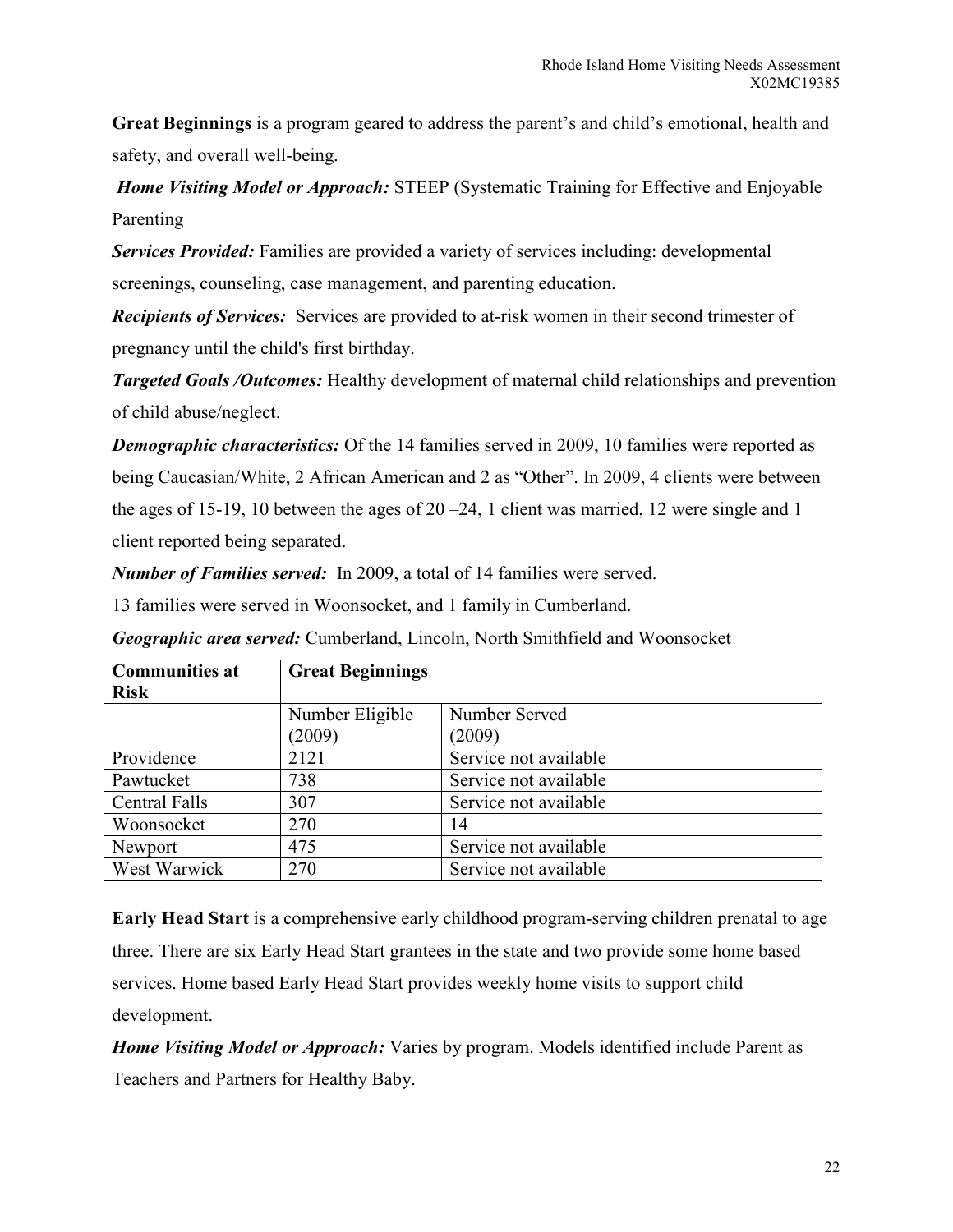*Services Provided:* Children receive comprehensive services that address the education, health and emotional growth of the child. Services provided include: health, dental health, mental health, and nutrition. In addition, Early Head Start provides services for families including intensive social services, parent education programs and opportunities for parents to become actively involved in the Head Start program.

*Recipients of Services:* Pregnant women and children up to age 3 with income less than 130% of Federal Poverty Level, Department of Children Youth and Families foster child, Family receives SSI or Temporary Assistance to Needy Families, Homeless Families, 10% over income, 10% special need.

*Targeted Goals /Outcomes:* To promote healthy prenatal outcomes for pregnant women, enhance the development of very young children, and to promote healthy family functioning. *Demographic characteristics*: Data not available

*Number of Families served:* In 2009 in Rhode Island, federal funding for Early Head Start enabled services to be provided to 376 children, approximately 4% of the 9,365 income-eligible children ages birth to three and their families.

*Geographic area served:* Bristol, Burriville, Central Falls, Coventry, Cranston, East Providence, Jamestown, Johnston, Middletown, Newport, North Providence, Portsmouth, Pawtucket, Smithfield, Tiverton, Warren, Warwick, and West Warwick.

| <b>Communities at Risk</b> | <b>Early Head Start</b>         |                       |  |
|----------------------------|---------------------------------|-----------------------|--|
|                            | Number Eligible   Number Served |                       |  |
|                            | (2009)                          | (2009)                |  |
| Providence                 | 7,397                           | 55                    |  |
| Pawtucket                  | 2,765                           | 50                    |  |
| <b>Central Falls</b>       | 933                             | 48                    |  |
| Woonsocket                 | 2,041                           | Service not available |  |
| Newport                    | 996                             | 70                    |  |
| West Warwick               | 385                             | 56                    |  |

**Rhode Island Parents As Teachers Program** *(PAT)* is coordinated statewide by the Rhode Island Parent Information Network. There are 13 different Rhode Island agencies implementing Parents as Teachers.

*Home Visiting Model*: Parents as Teachers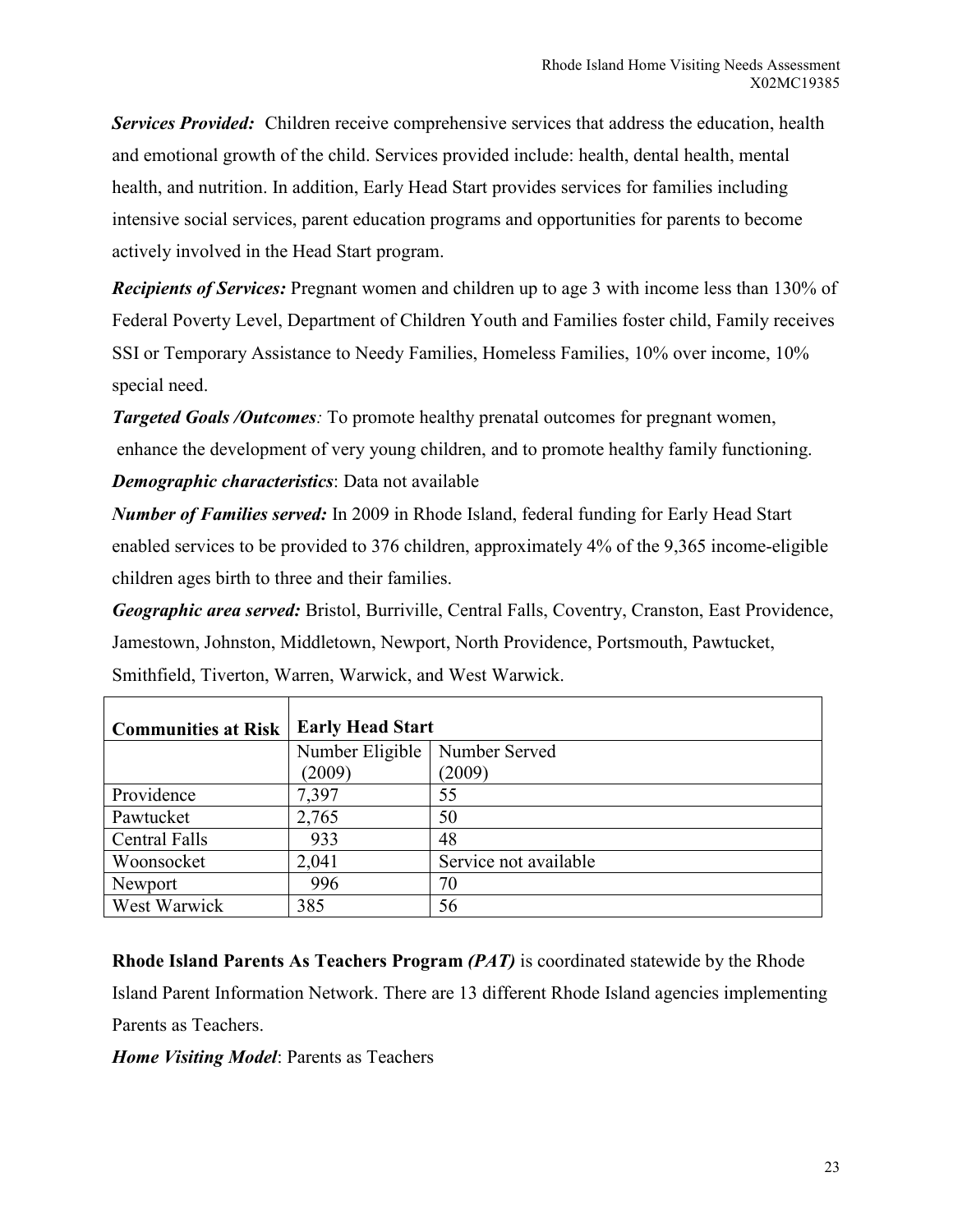*Services Provided:* **Parents as Teachers (***PAT***)** is a home visiting program designed to provide all parents of children from before birth to age three with the information and support they need to give their child the best possible start in life. PAT services include home visits, group meetings, screenings, and resource networks.

*Recipients of Services*: All families with young children including pregnant women.

*Targeted Goals /Outcomes:* To increase parent knowledge of early childhood development and improve parenting practices, detect developmental delays and health issues early, prevent child abuse and neglect, and increase children's school readiness and success.

*Demographic characteristics:* Data is currently unavailable.

*Number of Families served*: In 2009, a total of 20 pregnant women and 836 children were enrolled in Parents as Teachers.

*Geographic area served:* Chariho, Woonsocket, Cranston, Providence, Foster, Middletown, Newport, N. Kingstown, Pawtucket, Tiverton, Warwick, Westerly, Bristol and Warren.

| <b>Communities at Risk</b> |                            |     |                       |      |
|----------------------------|----------------------------|-----|-----------------------|------|
|                            | <b>Parents As Teachers</b> |     |                       |      |
|                            | (PAT)                      |     |                       |      |
| <b>Communities at Risk</b> | Number Eligible<br>(2009)  |     | Number Served         | 2009 |
| Providence                 | 7,397                      | 30  |                       |      |
| Pawtucket                  | 2,765                      | 16  |                       |      |
| Central Falls              | 933                        |     | Service not available |      |
| Woonsocket                 | 2,041                      | 121 |                       |      |
| Newport                    | 996                        | 78  |                       |      |
| West Warwick               | 1,146                      |     | Service not available |      |

**Rhode Island Home Instruction for Preschool Youngsters (HIPPY)** is a parent involvement and school readiness programs that help parents prepare their children for success in school and beyond. There are 3 HIPPY sites in Rhode Island.

*Home Visiting Model or Approach:* Home Inventory for Parents of Preschool Youngsters (HIPPY)

*Services Provided:* A developmentally appropriate curriculum with role-play is the method of teaching. Parents are provided with materials and tools that enable parents to work directly with their children. Group meetings are two hours long and intended to bring parents together to share their experiences.

*Recipients of Services:* Children ages three to five years of age.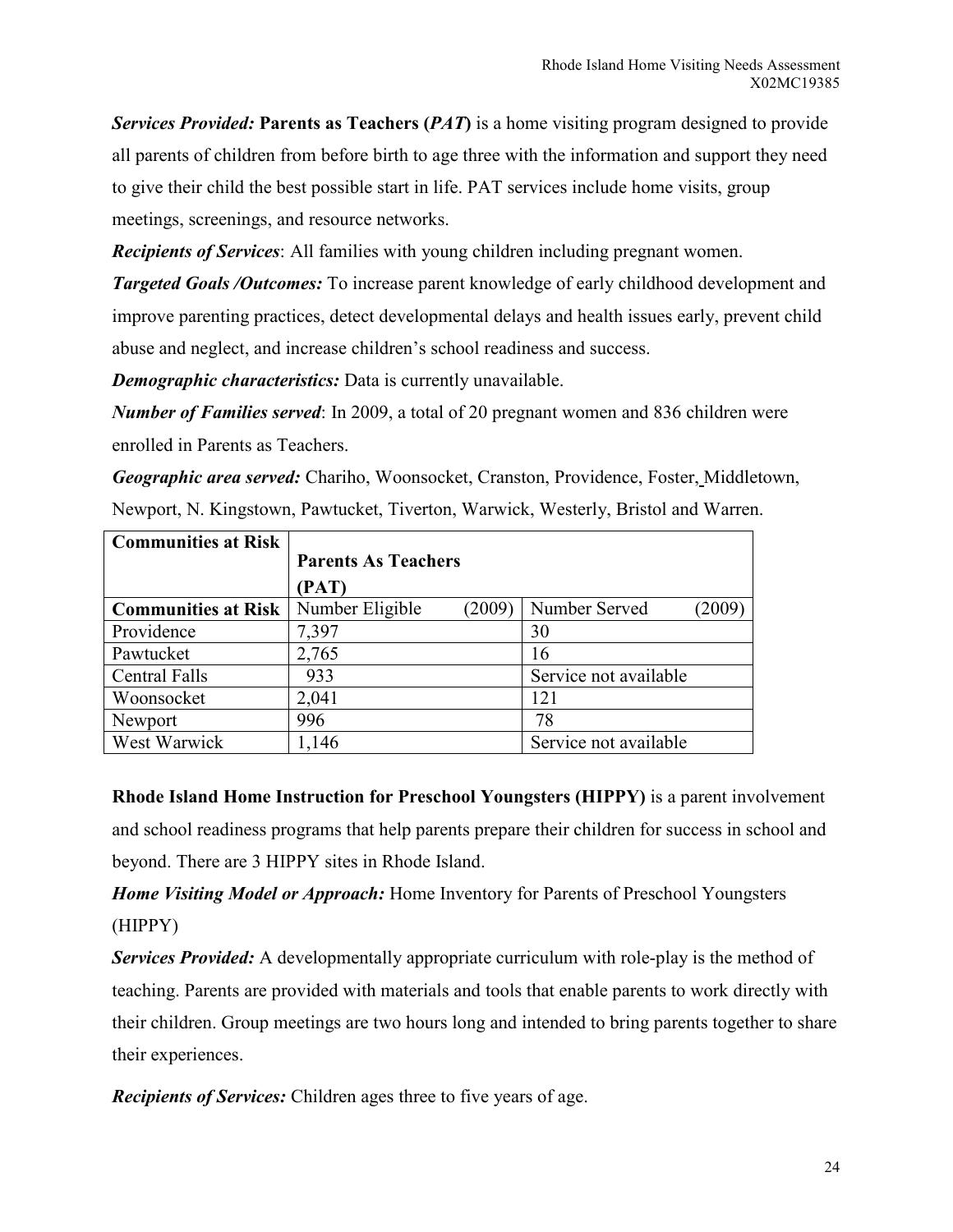*Targeted Goals /Outcomes:* Promotes school readiness and early literacy through parental involvement.

*Demographic characteristics:* In 2009, seventy-two children were 3 years of age, one hundred and nine were 4 years of age and seventy-five were 5 years of age. Of the 256 children, parents reported 98 Caucasian/White, One Hundred and twenty nine Hispanic, eight African American, four Asian and seventeen reported as other.

*Number of Families served*: In 2009, 256 children were enrolled in HIPPY. 42,

in Johnston, 39 in Cranston, 66 in Central Falls, 109 in Pawtucket.

| <b>Communities at Risk   Home Instruction for Preschool Youngsters (HIPPY)</b> |                 |        |                       |
|--------------------------------------------------------------------------------|-----------------|--------|-----------------------|
|                                                                                | Number Eligible | (2009) | Number Served         |
|                                                                                |                 |        | (2009)                |
| Providence                                                                     | 6,885           |        | Service not available |
| Pawtucket                                                                      | 3,168           |        | 109                   |
| <b>Central Falls</b>                                                           | 910             |        | 66                    |
| Woonsocket                                                                     | 1,849           |        | Service not available |
| Newport                                                                        | 898             |        | Service not available |
| West Warwick                                                                   | 1,186           |        | $\theta$              |

*Geographic area served:* Central Falls, Cranston, Johnston, and Pawtucket, Rhode Island.

**Families First:** Pair's mothers of infants with highly trained volunteer mentor mothers**.** Some mothers may be coping with the typical challenges associated with caring for an infant, and possibly older children. Some of these challenges may include balancing the expectations of work and family, financial stress, health issues, or single parenting. Other moms may be experiencing, or are at risk for, postpartum depression (PPD), or an anxiety disorder.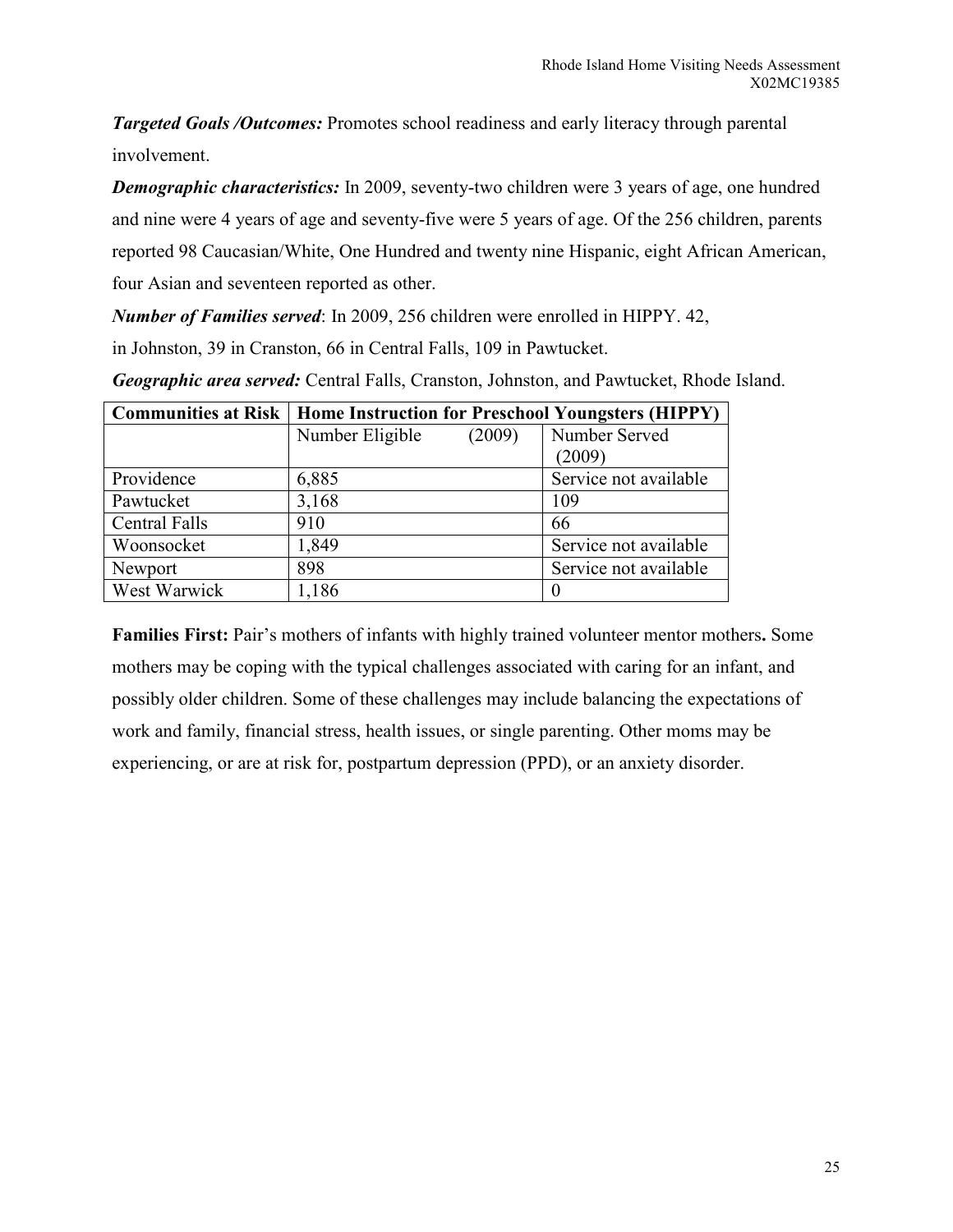*Home Visiting Model or Approach:* None identified

*Services Provided:* Monthly social and educational events are held. Families are connected with resources to support mothers as they face the challenges of parenting, postpartum depression and anxiety.

*Recipients of Services:* Pregnant women in the late stages of pregnancy or with a child up to 11 months old.

*Targeted Goals /Outcomes:* To connect women with resources in their communities, provide support and guidance to mothers, and to reduce the incidence of postpartum depression and anxiety.

*Demographic characteristics*: Of the 179 families currently enrolled in Families First, 3% are 17-20 years of age, 46% 21-30 years of age, 45% 31-40 years of age and 6% over 40 years of age. 9% reported Black/African American, 15% Hispanic, 66% White Caucasian and 10% other.  $4\% < 8^{th}$  grade, 8% some High School, 29 % HS Diploma/GED, 30% Some College/AA, 18% College Degree and 11% reported having an advanced degree.

*Number of Families served:* In 2009, 89 families were served.

| <b>Communities at Risk</b> | <b>Families First</b> |               |
|----------------------------|-----------------------|---------------|
|                            | Number Eligible       | Number Served |
|                            |                       | (2009)        |
| Providence                 | Not Available         | 58            |
| Pawtucket                  | Not Available         | 13            |
| <b>Central Falls</b>       | Not Available         |               |
| Woonsocket                 | Not Available         | 11            |
| Newport                    | Not Available         | $\theta$      |
| West Warwick               | Not Available         |               |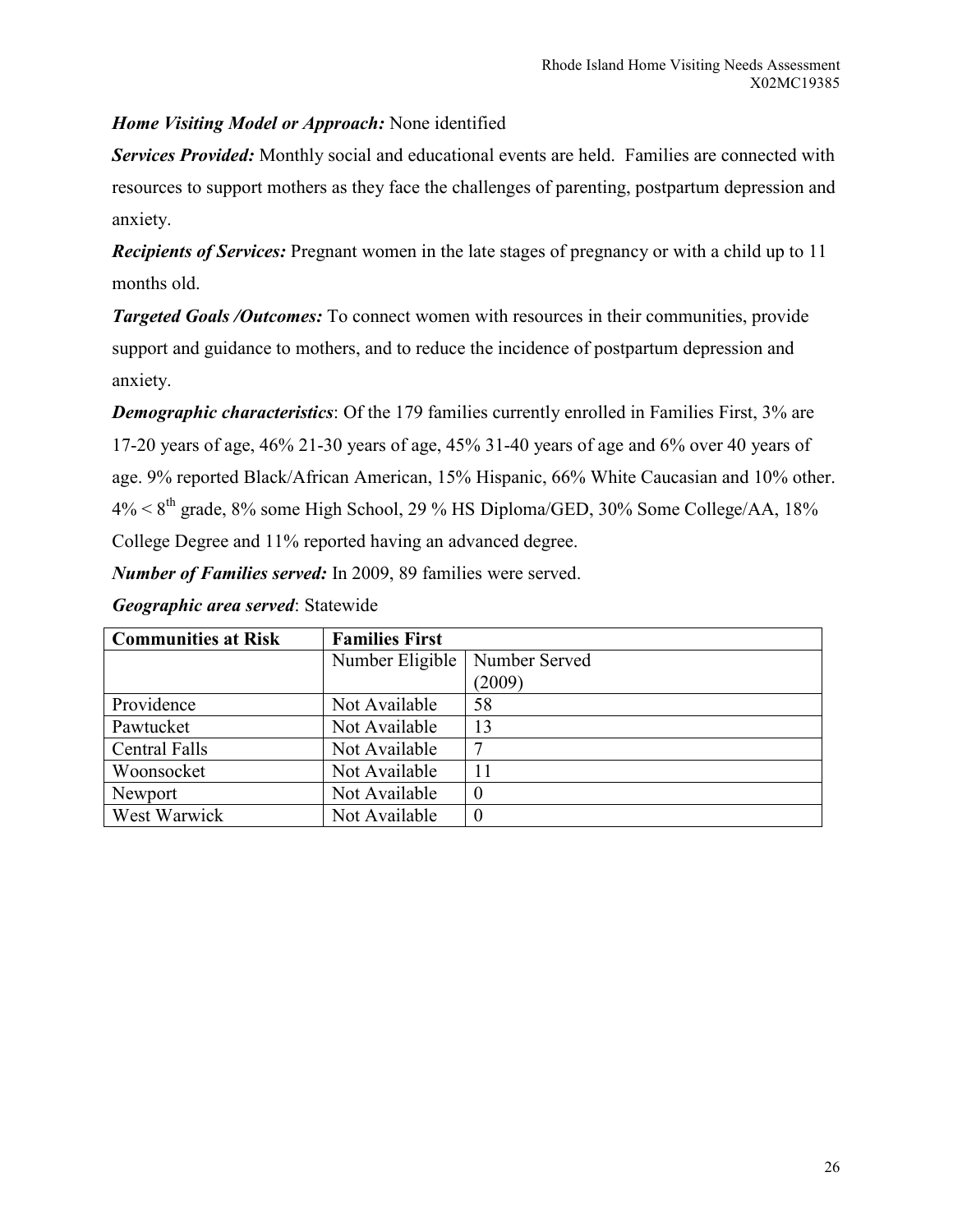### *(Program for which home visiting is a component)*

*Family Care Community* Partnerships managed by the Department of Children Youth and Families*,* the Family Care Community Partnerships (FCCP) are managed by 4 lead agencies assigned to 4 regions of Rhode Island. Launched in January 2009,the FCCP's are designed to prevent child abuse and neglect and support emotional, physical and overall needs of families with children under age 18. Services are individualized to meet each family and include "highfidelity wrap-around services." Services are provided in the home and other sites.

#### *Home Visiting Model or Approach:* High-fidelity wrap-around services.

*Services Provided:* Regionally based care coordination, community-based single service referrals, and an array of community-based services and supports delivered in the context of a wraparound. Care coordination takes place during home visits and through a wraparound process and referrals are made to community based services and supports.

*Recipients of Services:* The following three populations of children and families are eligible to access the services and supports through the FCCP: 1) Families with children and youth who are at risk for child abuse, neglect and or dependency and DCYF involvement, 2) children birth to age 18 years old who meet the criteria for having a serious emotional disturbance, 3) youth concluding sentence to the Rhode Island Training School (RITS) who agree to participate, including youth leaving the RITS and youth leaving temporary community placement.

*Targeted Goals /Outcomes:* The primary goal has been to redesign service delivery by utilizing wraparound and natural supports to preserve families, enhance home and community based intervention, prevent-out-of-home placement and formal involvement with DCYF.

*Demographic characteristics:* Of the 1208 families seen in 2009, 598 were from single female households, 369 completed high school/GED, 53% reported being Caucasian/White, 24% Hispanic and 11.3 % African American. In 2009, 478 of children served were 0-5 years of age, 344 6-11 years of age and 345 12-17 years of age.

*Number of Families served*: In 2009, 1208 families were referred to FCCP, 644 Referred to High-fidelity wrap-around services, 488 referred to Non- High-fidelity wrap-around services, 24 deferred from service, 55 families declined service.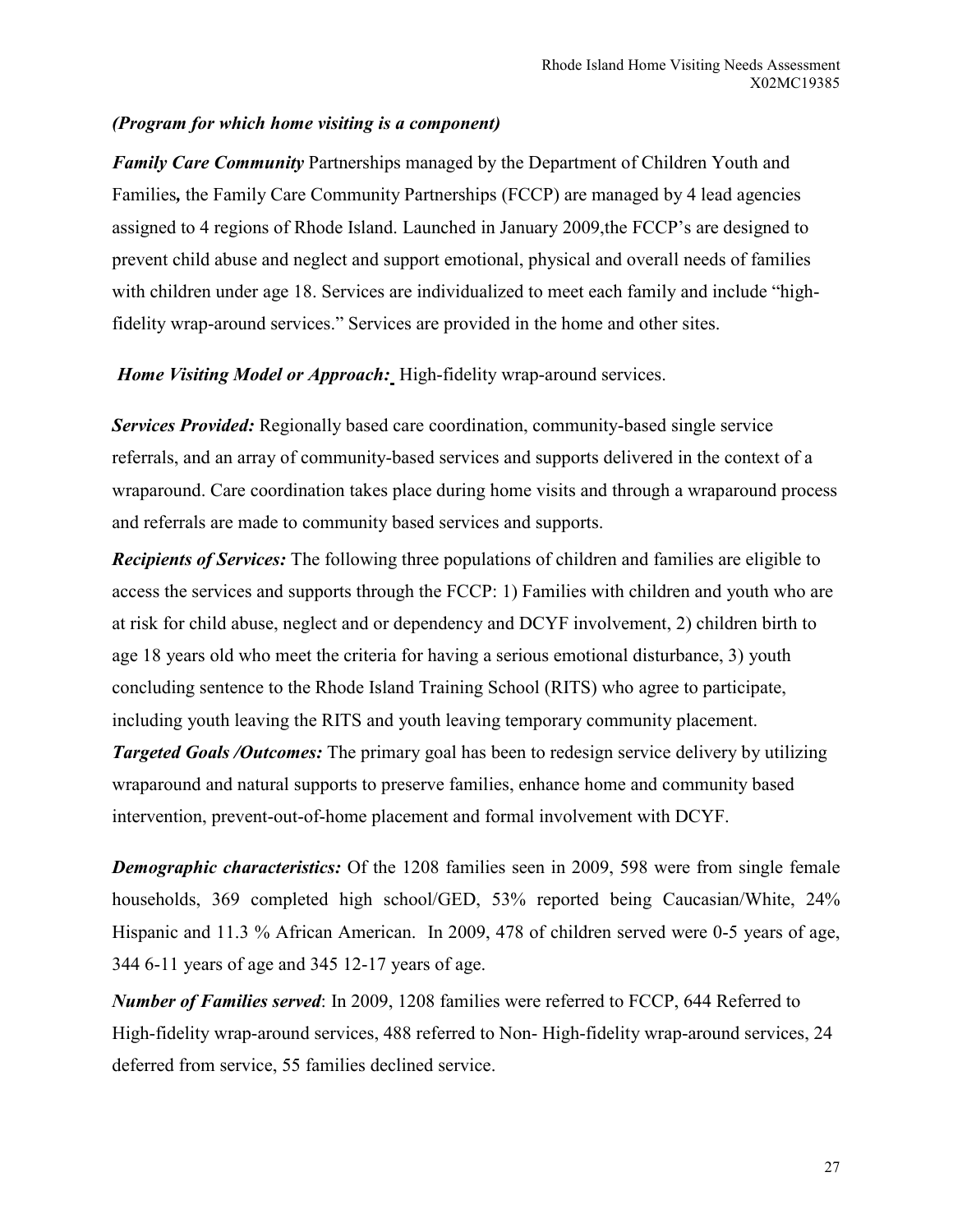*Geographic area served*: Statewide Partnerships are managed by 4 lead agencies assigned to 4 regions in the state: Northern, Urban Core, East Bay and West Bay.

| <b>Communities at</b> | <b>Family Care Community Partnership (FCCP)</b>  |                          |
|-----------------------|--------------------------------------------------|--------------------------|
| <b>Risk</b>           | (Program for which home visiting is a component) |                          |
|                       | Number                                           | Number Served (Ages 0-5) |
|                       | Eligible                                         |                          |
| Providence            | Not available                                    | 115                      |
| Pawtucket             | Not available                                    | 62                       |
| <b>Central Falls</b>  | Not available                                    | 19                       |
| Woonsocket            | Not available                                    | 63                       |
| Newport               | Not available                                    | 13                       |
| West Warwick          | Not available                                    | Data not available       |

*(Program for which home visiting is a component)* 

**Youth Success** serves pregnant and parenting teens that are cash recipients or medical assistance recipients. Department of Human Services manages this program. The Youth Success project was recently re-bid and awarded to the Rhode Island Community Action Association to cover the entire state.

# *Home Visiting Model or Approach:* None Identified

*Services Provided:* Assist teens in developing daily living skills, social skills and completing secondary education and/or a GED; which increases stability, self-awareness, job-readiness and employability. Youth success teaches participants about child growth and development and how they can assist their children to successfully learn and grow.

*Recipients of Services:* Youth Success serves pregnant and parenting teens that are cash assistance or medical assistance recipients. Clients must remain in program until receive HS diploma /GED or reach age 20. At risk and Medical Assistance teens are voluntary.

*Targeted Goals /Outcomes:* The main goals are to help teens succeed in school and increase employment, to improve parenting and prevent a  $2<sup>nd</sup>$  pregnancy, and to improve long term self – sufficiency.

*Demographic characteristics:* Of the 791 clients seen in 2009, 774 were female and 17 were male, 344 reported being Hispanic Latino, 360 Not Hispanic/Latino, and 87 had no response. The mean age (SD) was 18.01. Mean length of services was 8.77 months.

*Number of Families served*: From April 1, 2009 to December 31, 2009 791 clients were active in the Youth Success program. A large percentage of clients (71.96%) reside in the core cities of the state (Central Falls, Newport, Pawtucket, Providence, West Warwick, and Woonsocket).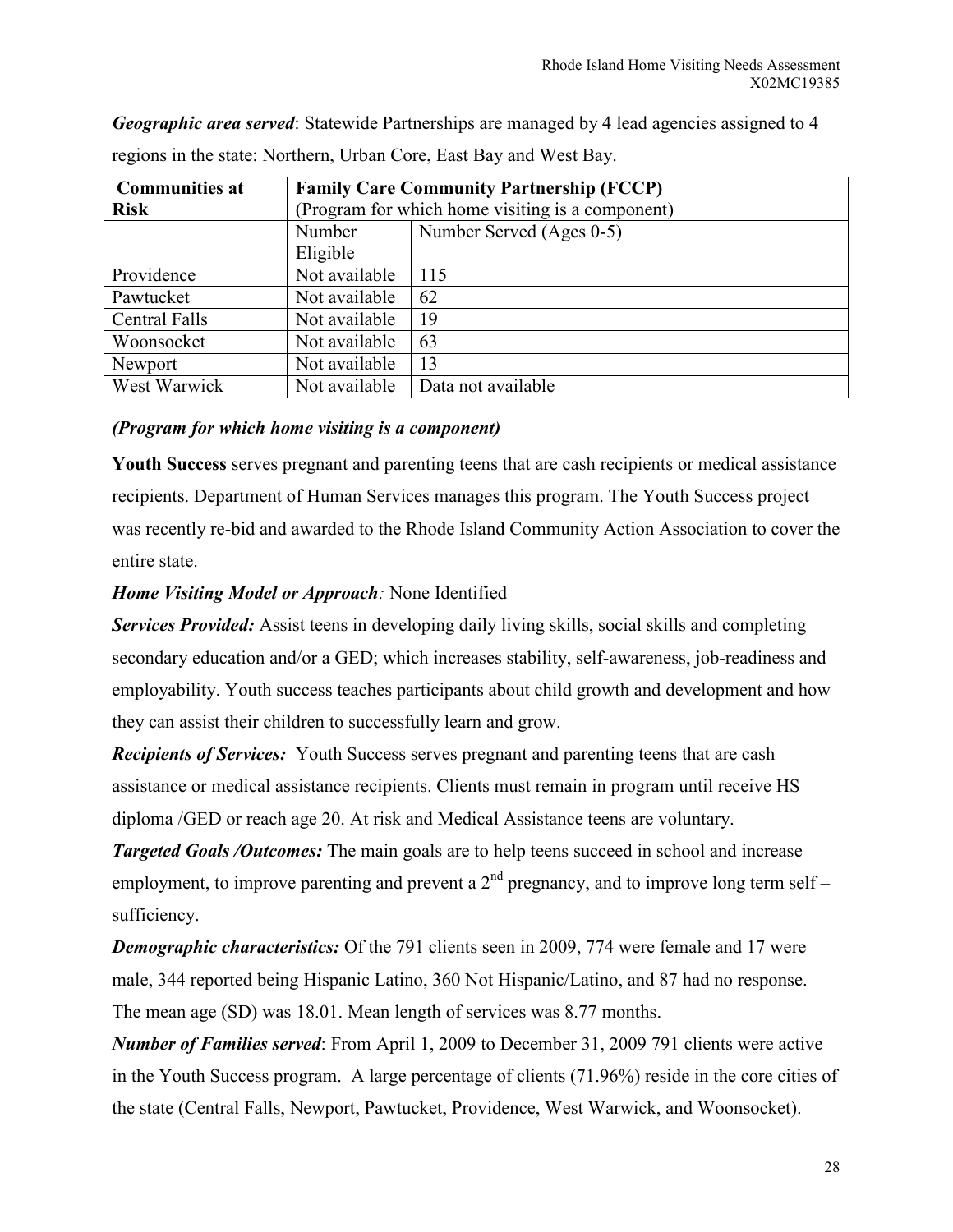| <b>Communities at</b> | <b>Youth Success</b>                             |               |
|-----------------------|--------------------------------------------------|---------------|
| <b>Risk</b>           | (Program for which home visiting is a component) |               |
|                       | Number                                           | Number Served |
|                       | Eligible                                         | (2009)        |
|                       | (2009)                                           |               |
| Providence            | 2,231                                            | 266           |
| Pawtucket             | 667                                              | 99            |
| Central Falls         | 329                                              | 64            |
| Woonsocket            | 460                                              | 99            |
| Newport               | 136                                              | 26            |
| West Warwick          | 161                                              | 18            |

*Geographic area served*: Statewide. There are nine 9 participating Youth Success agencies in Rhode Island.

The lack of intensive, comprehensive services for low-income, multiple-risk families in Rhode Island including but not limited to teen parents is well documented. In 2005, Rhode Island KIDSCOUNT catalogued the existing state and federally-funded home visiting programs serving families with young children in an *Issue Brief* entitled *Parenting and Family Support.* The majority of available programs in Rhode Island lack the depth, duration, capacity and resources to meet the complex developmental needs of multi-risk families and their children.

In Rhode Island currently there are many home visiting programs in the state that play a role in meeting the needs of families. Some of these home visiting programs have demonstrated evidence of improving outcomes for vulnerable young children and families (e.g*. Early Head Start and Nurse Family Partnership*), others are working to build more evidence (e.g. *Parents as Teachers*), and others are emerging models informed by research. Some programs are designed as low dosage interventions to identify needs and connect families with community resources, such as the Rhode Island Department of HEALTH's home visiting program *First Connections*. Others home visiting programs are focused interventions designed to help children with specific difficulties (the state's Early Intervention IDEA Part C Program) or to help teen mothers comply with TANF/RI work requirements (the state's *Youth Success* Collaborative). Some relevant programs are not evidence home visiting models but can provide critical family support *(Family Care Community Partnerships*) and high-fidelity wrap services to vulnerable families either in the home or in other community settings.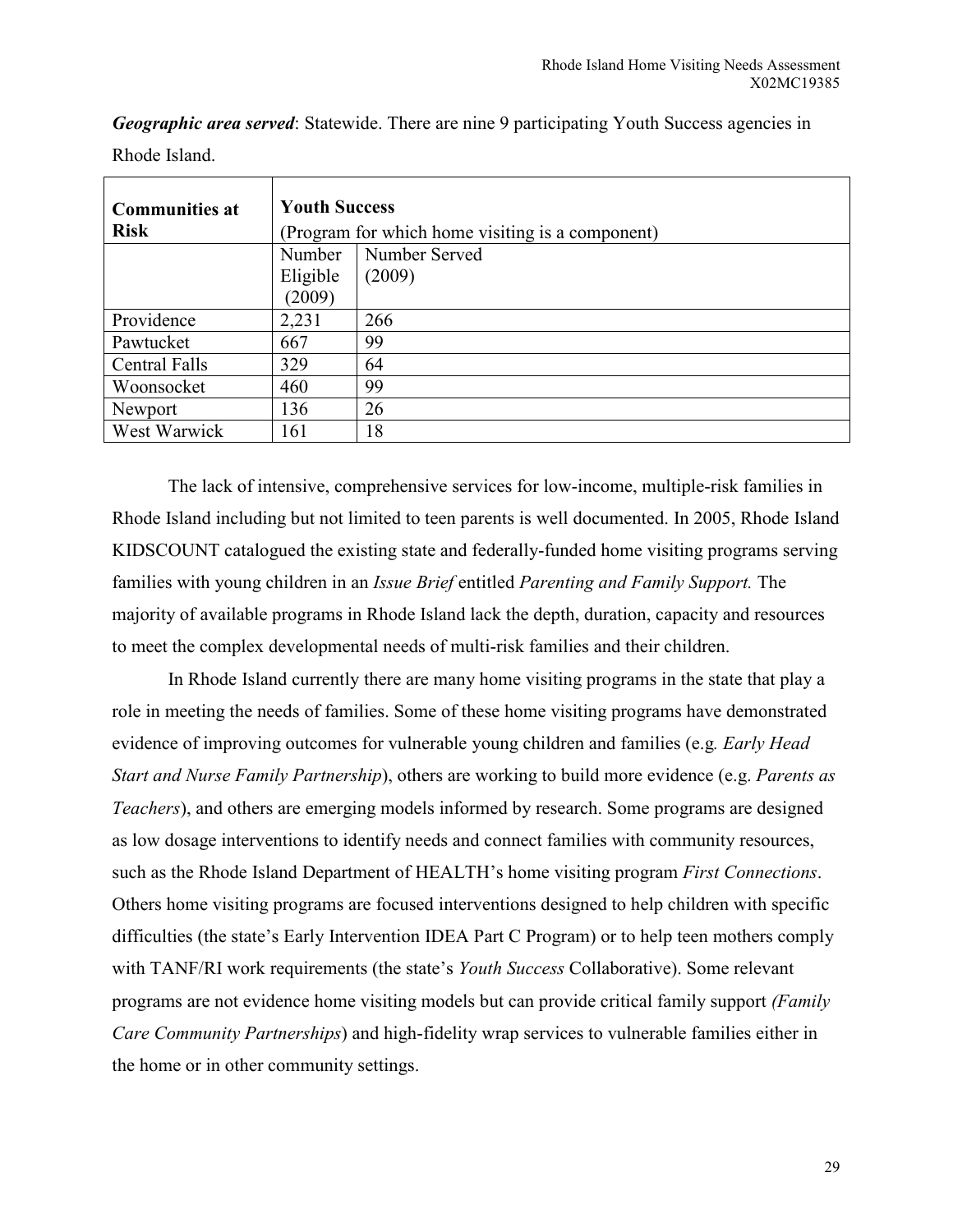Home visiting for pregnant and parenting families, as it currently exists in Rhode Island is characterized as a small number of programs that provide services but are too narrowly defined to be considered a true home visiting system. The current models are limited in scope by their own eligibility requirements (for example, prenatal home visiting), lack of financing, and geographic issues. There is a lack of consistent integration and knowledge between programs, which causes at risk families to not quality or be aware of home visiting services. Home visiting programs in Rhode Island lack funding, which means that few programs exist in the state to meet even the needs of those who quality.

 The Department for Children Youth and Families is the lead agency for the Community-Based Child Abuse Prevention (CBCAP) federal funds, which are allocated through Title II of the Child Abuse Prevention and Treatment Act (CAPTA). These funds are used to support broader systems development and improvement; aimed at ensuring the development and/or expansion of effective prevention programming, and public awareness activities. Unmet needs identified from Title II of the CAPTA inventory include evidence-based programming designed to promote parenting skill development and protective factors, including parent education groups/series, in-home mentoring programs, as well as, child abuse and/or neglect prevention program for fathers. In 2010 two programs were funded to support evidence based home visiting in two high-risk communities, Providence and Woonsocket. In 2009, there were 1485 children under the age of three who were the subject of a CPS investigation. Of the Department of Children Youth and Families reported, 649 children under the age of three met the CAPTA criteria, 196 were identified as already involved with Early Intervention, 320 (71%) were referred to Early Intervention, and 133(29%) were referred to HEALTH's First Connection's Program. Due to the current lack of intensive comprehensive services for multiple-risk families many children who are not eligible for Early Intervention or referred to First Connections Home Visiting Program are often placed on long waiting lists in high risk communities (for example Early Head Start) or do not meet the criteria for other community based parenting support programs such as Nurse Family Partnership, or a home visiting program/service is unavailable for families to access.

Home visiting capacity within cities identified as most at risk varies. In Central Falls: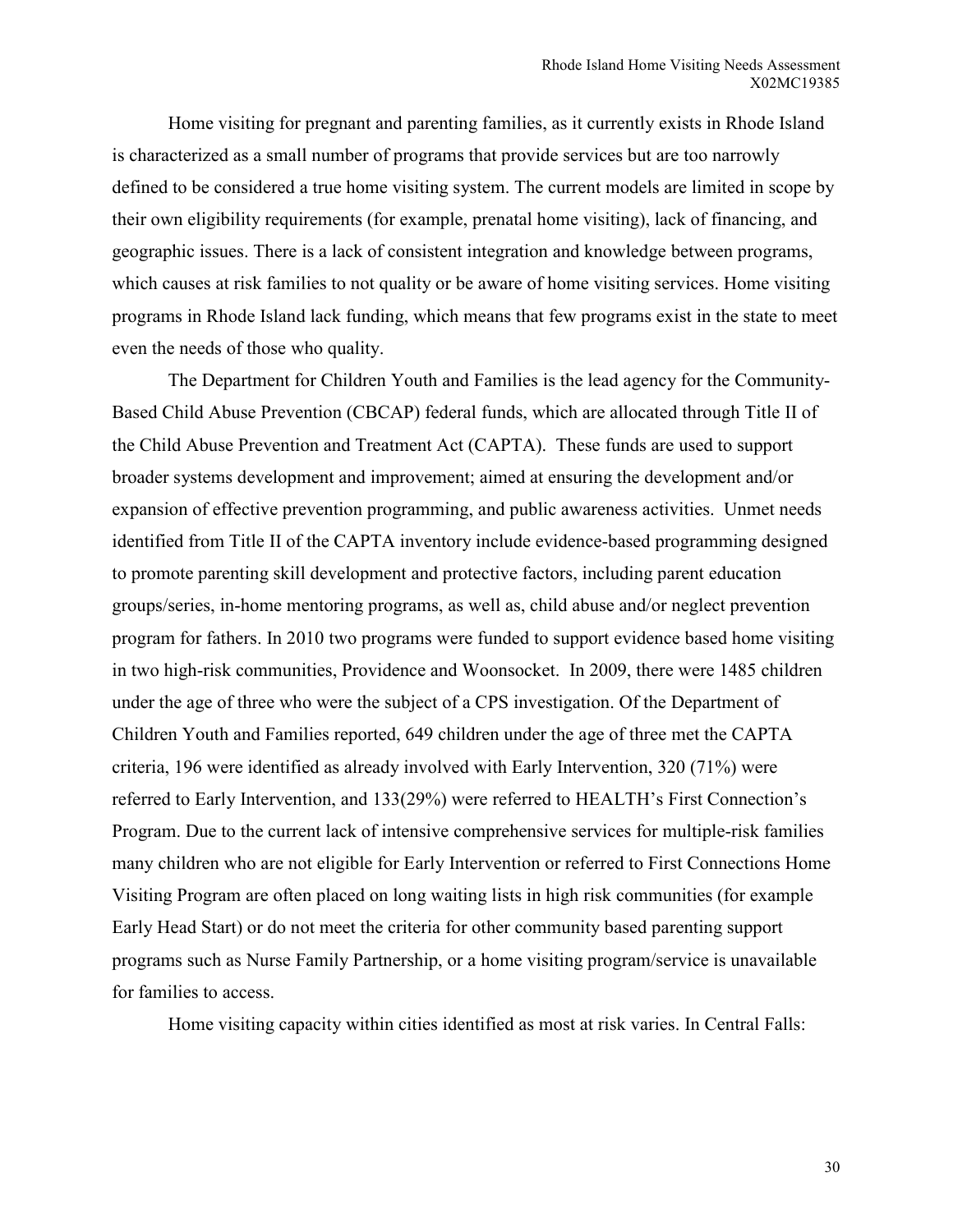the majority of the available programs lack the depth, duration and capacity and resources to meet the complex developmental needs of multi-risk families and their children. In Central Falls in 2009 the total number of births was 354. Of those 97% were born at risk and 10% were born at highest risk. (Infants born to a single mother who is under age 20 and with out a high school diploma.). The First Connections program, a statewide low dosage home visiting program, which provides 1-3 home visits during the newborn and infancy period regularly identifies families that are interested in participating in home visiting programs such as Early Head Start such as, however, the waiting list is 6 to 9 months in length. The Nurse Family Partnership's current capacity is 100 families in the Urban Core. (Pawtucket, Central Falls, Providence and Cranston ), however, the current number of young women eligible in Central Families is 99.

 In Providence also the majority of the available programs lack the depth, duration and capacity and resources to meet the complex developmental and cultural needs of multi-risk families and their children. In Providence in 2009, over 3,800 children were eligible to be enrolled in Early Head Start, yet only 1% of these eligible children have access. The Parents as Teachers Program, which provides monthly home visits designed to provide parent education and support to improve child development birth to three currently serves 30 families yet there are more than 7,000 children under the age of 3 in Providence. It should be noted that prenatal home visiting is almost non-existent in Providence, as well as, the other core cities such as Central Falls and Woonsocket.

 As with Providence and Central Falls the majority of the available programs in Woonsocket cannot meet the complex developmental needs of multi-risk families and their children. In Woonsocket, Birth to Teens, ages 15-19, 2004-2008 was 65.2 %. Youth Success, a program designed to help teen mothers comply with Rhode Island's school/work requirements, lacks the depth and resources to meet the needs of young women. In Woonsocket in 2009, over 400 teen mothers were eligible yet 99 participated in the program. Currently there is no Early Head Start or Nurse Family Partnership program available to families in Woonsocket.

Besides specific programs, statewide infrastructure to sustain and expand evidence based home visiting programs and models that connect to the broader system of early childhood programs and services has also been identified as a gap. Standardized assessments are not used, referrals may or may not result in a family participating in services, outcomes differ significantly among programs, and there is no way to track over time what and how much of a given service a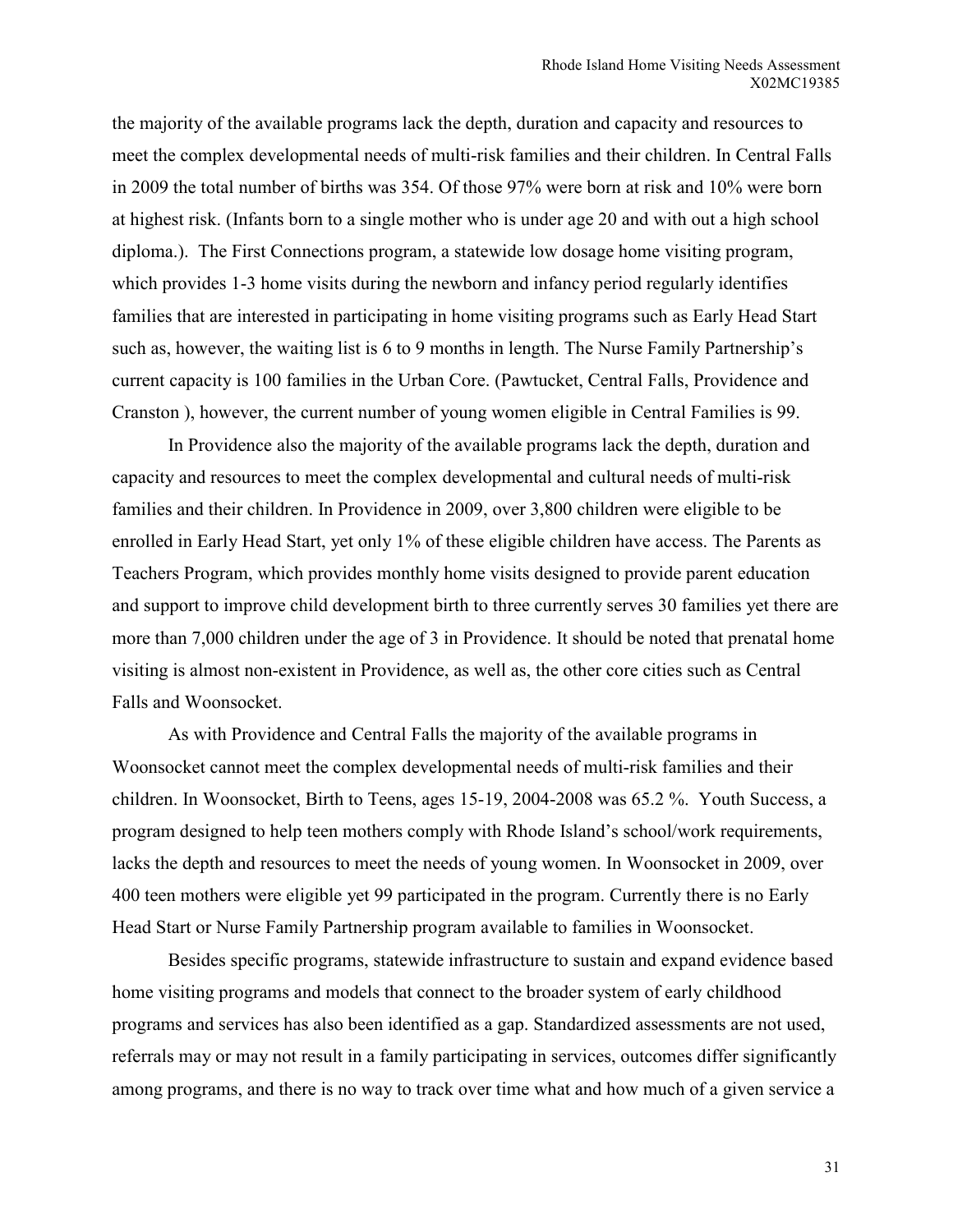family received. As indicated in our initial application HEALTH and DCYF (Department of Children, Youth, and Families will convene a Leadership Council for family support structured similar to the entity created through the Head Start legislation for a Early Learning Council. This Leadership Council will be the advisory body for family support programs in Rhode Island, which will include home visiting. Goals of the Leadership Council will include, program standards evaluation and quality assurance professional development and technical assistance, Early Childhood Partnerships and Collaboration, Public Engagement, Administration and Governance, Financing and Sustainability.

# **5. CAPACITY FOR PROVIDING SUBSTANCE ABUSE TREMAENT AND COUNESLING SERVCIES TO INDIVIDUALS AND FAMILIES IN NEED OF SUCH TREAMENT (Appendix D).**

The difference between the number of Rhode Islanders suffering from addiction and the number who actually receive the substance abuse treatment that they need is the "Addiction Treatment Gap." According to SAMHSA estimates, approximately 100,000 Rhode Islanders suffer from addiction, but only 12% access the care that they need. Specifically, 74,000 Rhode Islanders need, but are not receiving treatment for alcohol use (8.23% of the population) and 29,000 Rhode Islanders need, but are not receiving treatment for drug use (3.25% of the population). This is the highest percentage in the nation. $34$ 

 Addiction is a chronic disease that can be successfully treated in a manner that significantly lowers healthcare costs, criminal justice costs, and other governmental and private spending, while helping people who are suffering from addiction to return to fully productive lives within our community. Nationwide, more than 1.7 million emergency department visits a year are associated with drug use. Caring for those suffering from untreated addiction and its devastating consequences – in emergency departments, in prisons and elsewhere – costs the U.S. 12 times what it would cost to provide those same people with the addiction treatment they need.

Addiction is not only a problem for those who suffer from  $it - it$  is a community-wide problem. The impacts of addiction span across all aspects of a community; including public safety, finance, healthcare, as well as the overall economy. By making a collaborative effort to close the addiction treatment gap, we will be building a stronger, healthier community, to the benefit of all Rhode Islanders. Rhode Island's Closing the Addiction Treatment Gap (CATG) Coalition is a collaboration among diverse stakeholders—including emergency room doctors,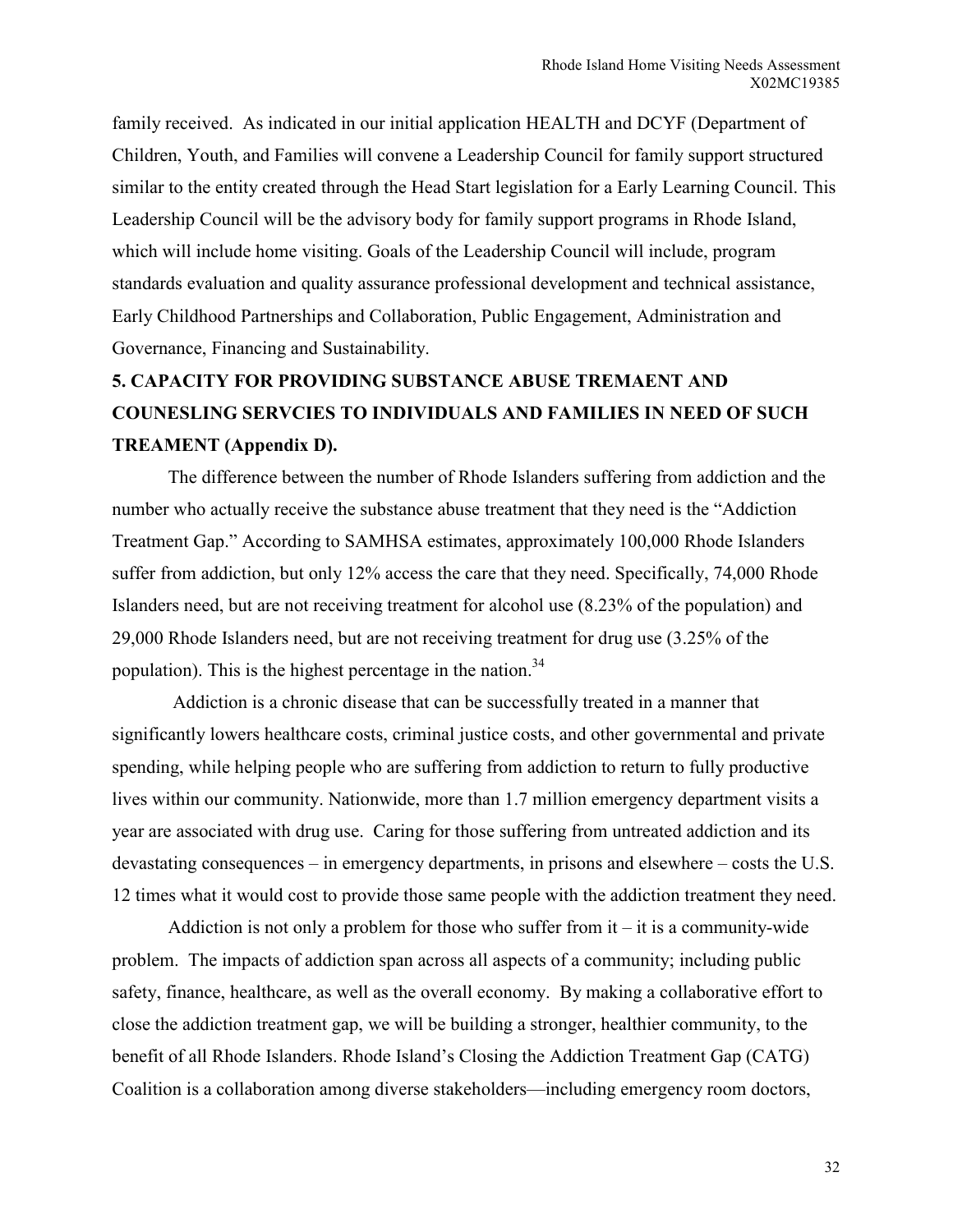child welfare advocates, religious leaders, educators, treatment centers and providers, prevention advocates, and other healthcare organizations—to expand access to drug and alcohol treatment in Rhode Island for all individuals who needs it. The Rhode Island CATG Coalition was officially launched in June 2009, and is supported through a generous grant from the Open Society Institute (OSI) of the Soros Foundation. The Rhode Island grant is one of eight demonstration grants awarded across the country.

As shown in Appendix D the Substance Inpatient and Outpatient Facilities Table for Rhode Island, in this small state there are over 50 different locations providing outpatient substance abuse treatment and counseling and 15 providing inpatient services. Despite all these services, there are still waiting lists for intensive outpatient and for both men's and women's long term residential services. Two of the 6 core cities (West Warwick and Central Falls) have no specific Substance Abuse Treatment services available.

 Data from surveying the substance abuse treatment providers listed in Appendix D and from a focus group of key providers of substance abuse services to individuals and families, identified several specific gaps in services for Rhode Island which fall into the general themes of: Family-Friendly Services, Justice and Corrections, and Fragmentation.

 The need for "Family-Friendly" services was described by stakeholders in the state as services that would treat substance-abusing individuals within the context of the family. Currently, there are few "Women-only" services, although new funding in this area is anticipated for 2011-2014. Women often encounter barriers in finding services or long term residential placements in which they can reside with their children. There is a need in the state for services in which families can remain intact and they do not have to be separated in order to receive services. Families who do not speak English are often at a disadvantage and have difficulty obtaining services. In addition, there are no services that are specifically designed for fathers and their children. Domestic Violence shelters often do not accept women with male children over the age of 12 or women who are on methadone or even some psychotropic medications. Many women are unable to receive services because of these restrictions, which impacts their ability to remain in recovery.

 The need for services for women and men being discharged from or involved in the legal system has also been identified as a significant need in Rhode Island. For women and men coming out of the prison system, there is little or no discharge planning for anyone discharged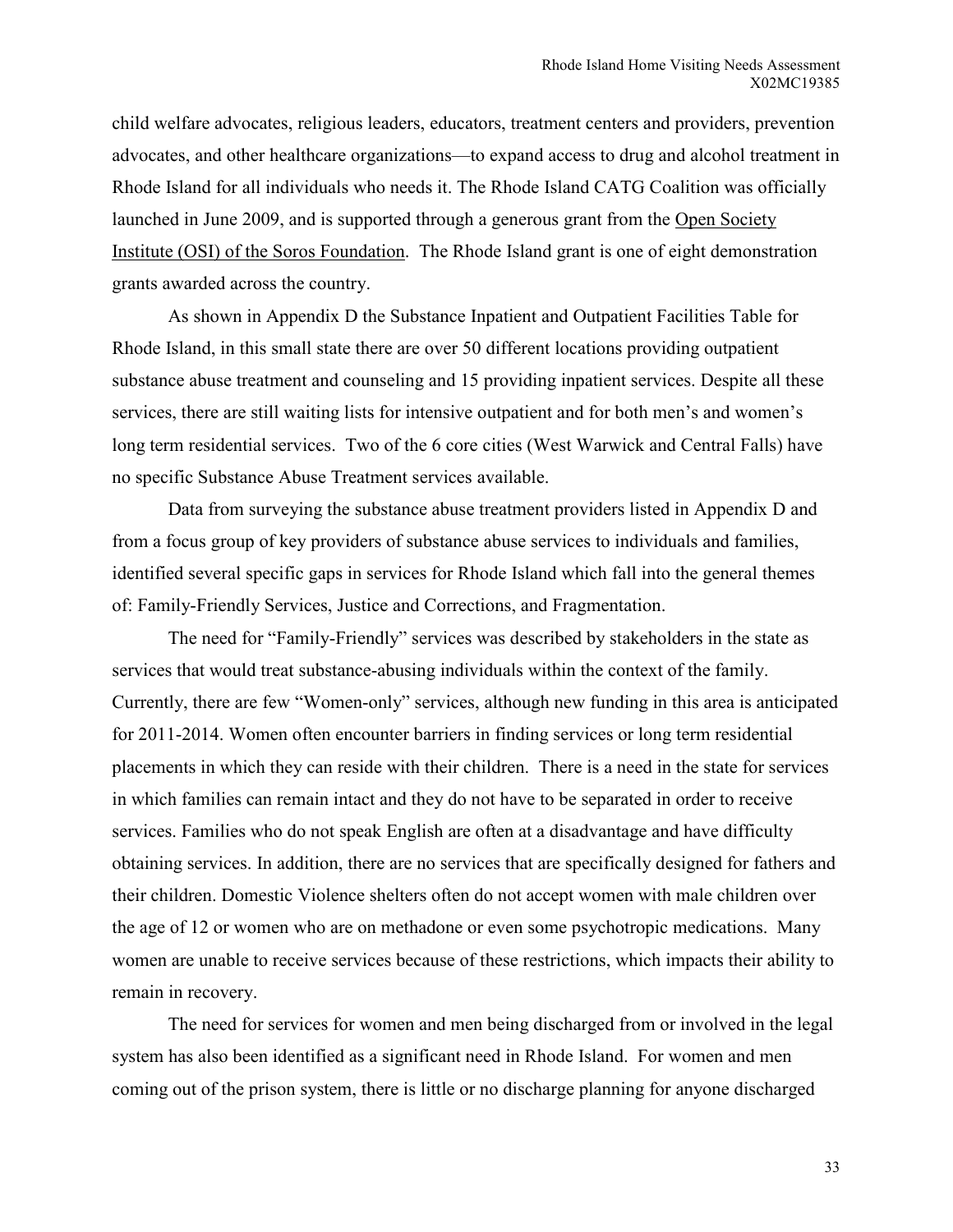who has been incarcerated for less than 6 months. Although some long term residential treatment is available, there is no parent education related to substance abuse, no parent retraining available, and no ability to keep their children– which discourages some individuals from taking advantage of the services. In addition, a need for increased transitional assistance and transitional housing has been identified. Pregnant women in the corrections system currently are being identified and the goal is to have all women in Rhode Island incarcerated at any point in their pregnancies receive intensive home visiting services. Finally, court-ordered substance abuse treatment can also be problematic and the need for increased education of judges, lawyers, and probation officers is identified as an additional need in Rhode Island. Sometimes the courtordered treatment is not one for which the individual is eligible. If the individual is courtordered to enter inpatient substance abuse treatment, for instance, but they do not meet the admissions criteria for inpatient services, and therefore are rejected, they may not be able to comply with the court-ordered treatment. Long delays and problems with reunification with families, relapse, and legal issues can result.

 Finally, the issue around fragmentation of the system was identified for Rhode Island as an unmet need. There is a need for increased inter-connectedness over time and help, "connecting the dots." The need for increased transitional assistance exists, as does a need for a centralized system for identifying openings, and a way to track individuals over time and across services. If a mother is receiving services, for instance, there is no way for the Outpatient Treatment and Case Management services to know if a mother's infant or child is receiving the services to which they have been referred. They rely only on parental self-report. There is very little communication between services and agencies working in the same system and they may be unaware of the other services in the community that may their clients. An increase in linkages between services and in coordination of care is identified as a primary concern for substance abuse treatment capacity in Rhode Island.

 Several services in Rhode Island are dedicated to serving individuals and families at risk. A few examples of the specialized services include: SSTARBIRTH, Project Link and Project Connect. SSTARBIRTH is the only residential substance abuse treatment program in the state specifically designed for pregnant and postpartum women and their children. They allow for 9- 12 months of treatment and also offer outpatient services, individual and family counseling. Project Link is an intensive outpatient treatment program that specializes in improving the health

34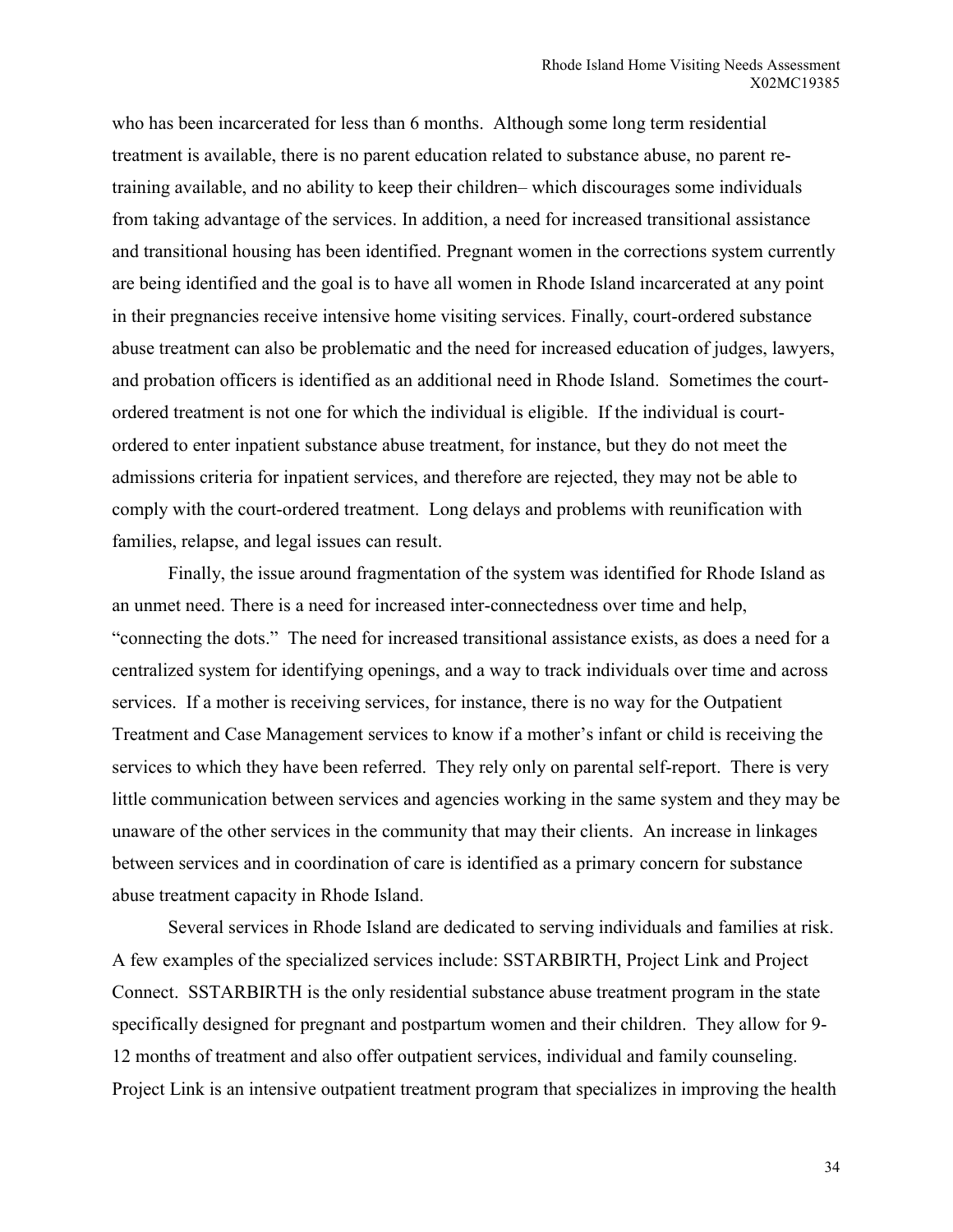and well-being of pregnant women and women with young children who are impacted by substance abuse and mental health issues. Project Connect is the only program in the state that works with the child protective services, Department of Children Youth and Families (DCYF), to keep children safe and strengthen families by helping parents involved with DCYF achieve a substance-free lifestyle. Project Connect interfaces with families with a history of substance abuse, and children ages 0-3, with intensive home visiting services and outpatient substance abuse support.

#### **6. SUMMARY OF THE NEEDS ASSESMENT DATA**

Collecting and compiling data for the needs assessment was both informative and challenging. Collecting data at the level of city and town for some of the indicators was not possible for this needs assessment, this was particularly true for some of the substance abuse information. Gathering this data is a goal for the future. Collecting data from other state agencies can be difficult and state agency systems do not at this point interface well if they interface at all. CAPTA data was less detailed than anticipated, as was data from some of the Head Start needs assessments, although some of these were of high quality, and extremely informative. Data on crime in Rhode Island is not sufficiently detailed by city and town to be useful at this point in time. Data on domestic violence is not reported in a standard way nationwide. In Rhode Island this data needed to be gathered from the Supreme Court and is not broken down by city and town. However, data in Rhode Island is readily available for most of the indicators in this assessment by city and town. When possible, getting down to an even greater level of detailed analysis may also beneficial, as the city of Providence, for instance, is divided into several distinct neighborhoods which vary greatly in need and composition.

The findings of the Home Visiting Needs Assessment indicate that although Rhode Island has many strong maternal and child health programs, that there is still a great deal of work to be done. Rhode Island is last in New England for teen birth rate, for instance, many of these infants being born "at highest risk" or with the triple risk factors of born to a mother under the age of 20, unmarried and with fewer than 12 years of education. More than one in three children living in the core cities lives below poverty. Providence has the third highest poverty rate in the country, tied with New Orleans at 41% of all children. Students living in the core cities are more than twice as likely to drop out of high school as students in the remainder of the state. Less than half of students (47%) in Central Falls, for instance, graduate from high school. Rhode Island also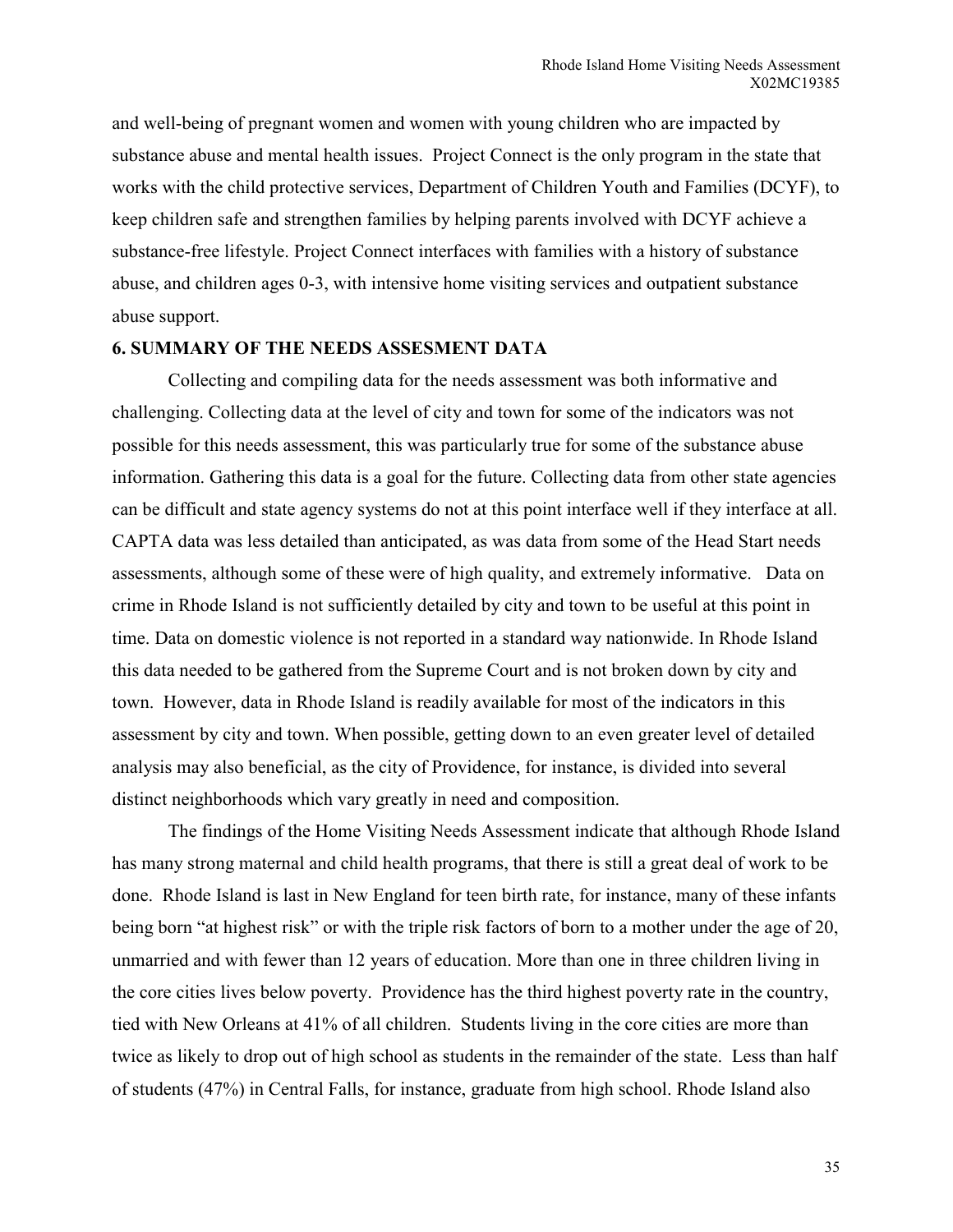ranks among the states with the highest percentages of adolescents and adults reporting use of illicit drugs and alcohol. The unemployment rate in Rhode Island stands currently at 12.9% ranking  $9<sup>th</sup>$  from the bottom currently in the U.S., and worst in New England.

Racial and ethnic disparities throughout the state mirror the nation, with significant differences observed between racial and ethnic categories. Black/African American children, Hispanic children, and American Indian children in Rhode Island have increased risk factors and face multiple challenges at higher rates than White, Non-Hispanic children. Children living in the core cities, as well, face substantially greater risk factors than those outside the core cities.

The communities identified for Rhode Island as particularly at risk are 3 of the Core Cities. This was determined by comparing the core cities, and the indicators (ranking the indicators) enabling us to determine which core cities were most at risk according to available data. For example Central Falls had the highest rate of teen births, High School drop out, and Poverty, with the least resources to address these poor indicators. The communities at highest risk and with fewest resources are Central Falls, Woonsocket and Providence. For many of the indicators identified, Central Falls had the highest percentage of citizens at risk in the state. Woonsocket had the highest rates of premature births, low birth weight babies, children with multiple risk factors and child maltreatment. Providence has high rates of premature births, infant mortality, lead poisoning and crime. For almost every variable listed, these core cities show an increased risk profile and significantly more need for services. The children in these communities face multiple risk factors and have been identified as those most able to benefit from intensive, evidence-based home visiting programs

Key informant interviews regarding unmet needs in Rhode Island confirmed the needs within the core cities and also highlighted the need for programs for substance abusing individuals with young children, and coordinating care with families and the greater community. Home visiting programs that incorporate an element, which connects the family to the community and ensures wrap around type services were highlighted as needed. Finally home visiting programs for children with social emotional disturbances are virtually non-existent, but much needed, as are home visiting programs for mothers with significant metal illness.

 Rhode Island will use the data, leadership from state and community agencies, and community partners and consumers, to assist in determining in which communities home visiting services will be implemented. The Rhode Island Department of Health is currently working to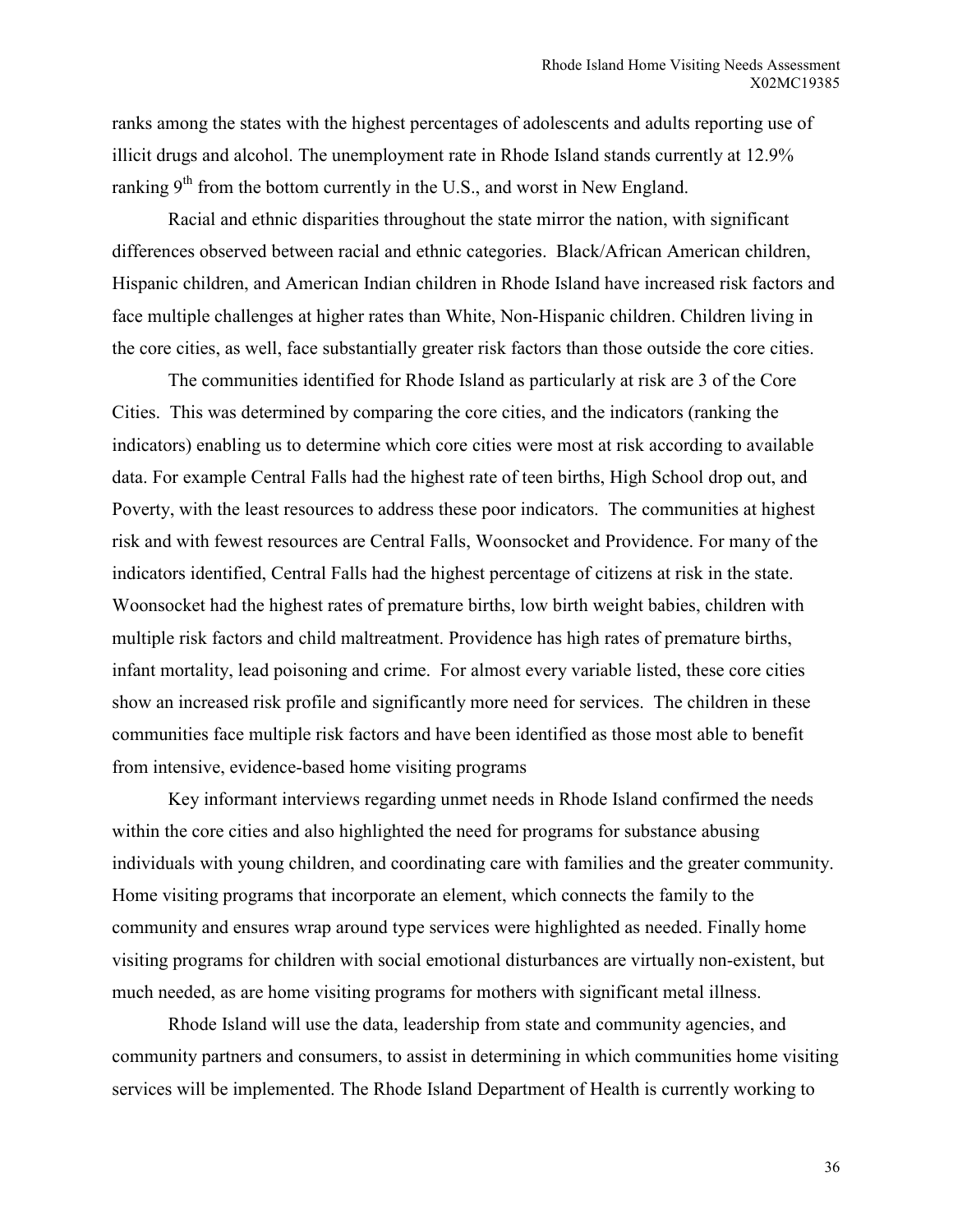incorporate a health equity framework, and a life course approach through which all programs and services are evaluated. As evidenced by this needs assessment there are significant racial and ethnic disparities within the indicators. The communities at highest risk will need to be analyzed further and information from community members will need to be considered. This work is ongoing and will be expedited, as soon a list of evidence-based programs is available. Rhode Island must acknowledge that at this point in time all of the needs identified in this assessment cannot be met with available funding. However, through the needs assessment, there were areas of integration and coordination that were identified as possible immediately, such as sharing program information. It will continue to be a goal for Rhode Island to look both at implementing new home visiting programs and also identify areas of coordination where resources can be maximized. Rhode Island has communities with significant needs and home visiting resources will need to be allocated wisely to ensure that any program implemented will be able to achieve outcomes. Rhode Island looks forward to the next phase of the project.